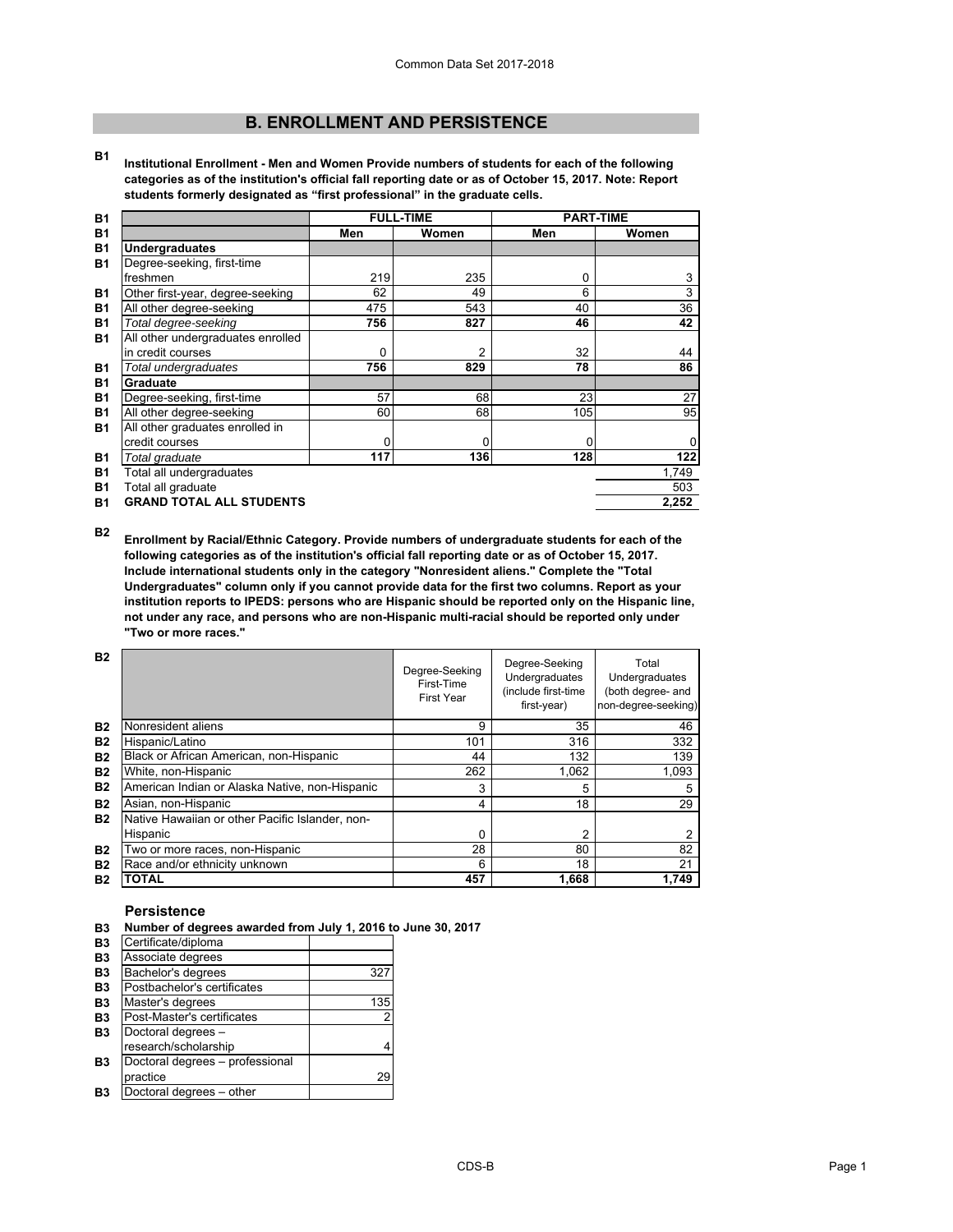# **Graduation Rates**

The items in this section correspond to data elements collected by the IPEDS Web-based Data Collection System's Graduation Rate Survey (GRS). For complete instructions and definitions of data elements, see the IPEDS GRS Forms and Instructions for the 2017-18 Survey

### **For Bachelor's or Equivalent Institutions**

In the following section for bachelor's or equivalent programs, please disaggregate the Fall 2010 and Fall 2011 cohorts (formerly CDS B4- B11) into four groups:

- Students who received a Federal Pell Grant\*
- Recipients of a subsidized Stafford Loan who did not receive a Pell Grant
- Students who did not receive either a Pell Grant or a subsidized Stafford Loan
- Total (all students, regardless of Pell Grant or subsidized loan status)

\*Students who received both a Federal Pell Grant and a subsidized Stafford Loan should be reported in the "Recipients of a Federal Pell Grant" column.

For each graduation rate grid below, the numbers in the first three columns for Questions A-G should sum to the cohort total in the fourth column (formerly CDS B4-B11).

### *Fall 2011 Cohort*

|                                |                                                                                                                                                                                                                                                                             | <b>Recipients of</b><br>a Federal Pell<br>Grant | Recipients of a<br><b>Subsidized</b><br><b>Stafford Loan</b><br>who did not<br>receive a Pell<br>Grant | <b>Students who</b><br>did not receive<br>either a Pell<br>Grant or a<br>subsidized<br><b>Stafford Loan</b> | Total (sum of 3<br>columes to the<br>left) |
|--------------------------------|-----------------------------------------------------------------------------------------------------------------------------------------------------------------------------------------------------------------------------------------------------------------------------|-------------------------------------------------|--------------------------------------------------------------------------------------------------------|-------------------------------------------------------------------------------------------------------------|--------------------------------------------|
| For<br>merl<br>y B4            | A- Initital 2011 cohort of first-time, full-time<br>bachelor's (or equivalent) degree seeking<br>undergraduate-students                                                                                                                                                     | 153                                             | 112                                                                                                    | 129                                                                                                         | 394                                        |
| For<br>merl<br><b>vB5</b>      | B- Of the initial 2011 cohort, how many did not<br>persist and did not graduate for the following<br>reasons: deceased, permanently disabled,<br>armed forces, foreign aid service of the federal<br>government, or official church missions; total<br>allowable exclusions | 0                                               | 0                                                                                                      | 0                                                                                                           | $\Omega$                                   |
| For<br>merl                    | C- Final 2011 cohort, after adjusting for<br>y B6 allowable exclusions                                                                                                                                                                                                      | 153                                             | 112                                                                                                    | 129                                                                                                         | 394                                        |
| For<br>merl<br>y B7            | D - Of the initial 2011 cohort, how many<br>completed the program in four years or less 38<br>(by Aug. 31, 2015)                                                                                                                                                            |                                                 | 38                                                                                                     | 62                                                                                                          | 138                                        |
| For<br>merl<br>y B8            | E - Of the initial 2011 cohort, how many<br>completed the program in more than four<br>years but in five years or less (after Aug.<br>31, 2015 and by Aug. 31, 2016)                                                                                                        | 25                                              | 17                                                                                                     | 16                                                                                                          | 58                                         |
| For<br>merl<br>y B9            | F - Of the initial 2011 cohort, how many<br>completed the program in more than five<br>years but in six years or less (after Aug. 31,<br>2016 and by Aug. 31, 2017)                                                                                                         | 4                                               | 1                                                                                                      | 0                                                                                                           | 5                                          |
| For<br>merl<br>У<br><b>B10</b> | G - Total graduating within six years (sum<br>of lines D, E, and F)                                                                                                                                                                                                         | 67                                              | 56                                                                                                     | 78                                                                                                          | 201                                        |
| For<br>у<br>B11                | merl   H - Six-year graduation rate for 2011 cohort<br>(G divided by C)                                                                                                                                                                                                     | 0.437908497                                     | 0.5                                                                                                    | 0.604651163                                                                                                 | 0.510152284                                |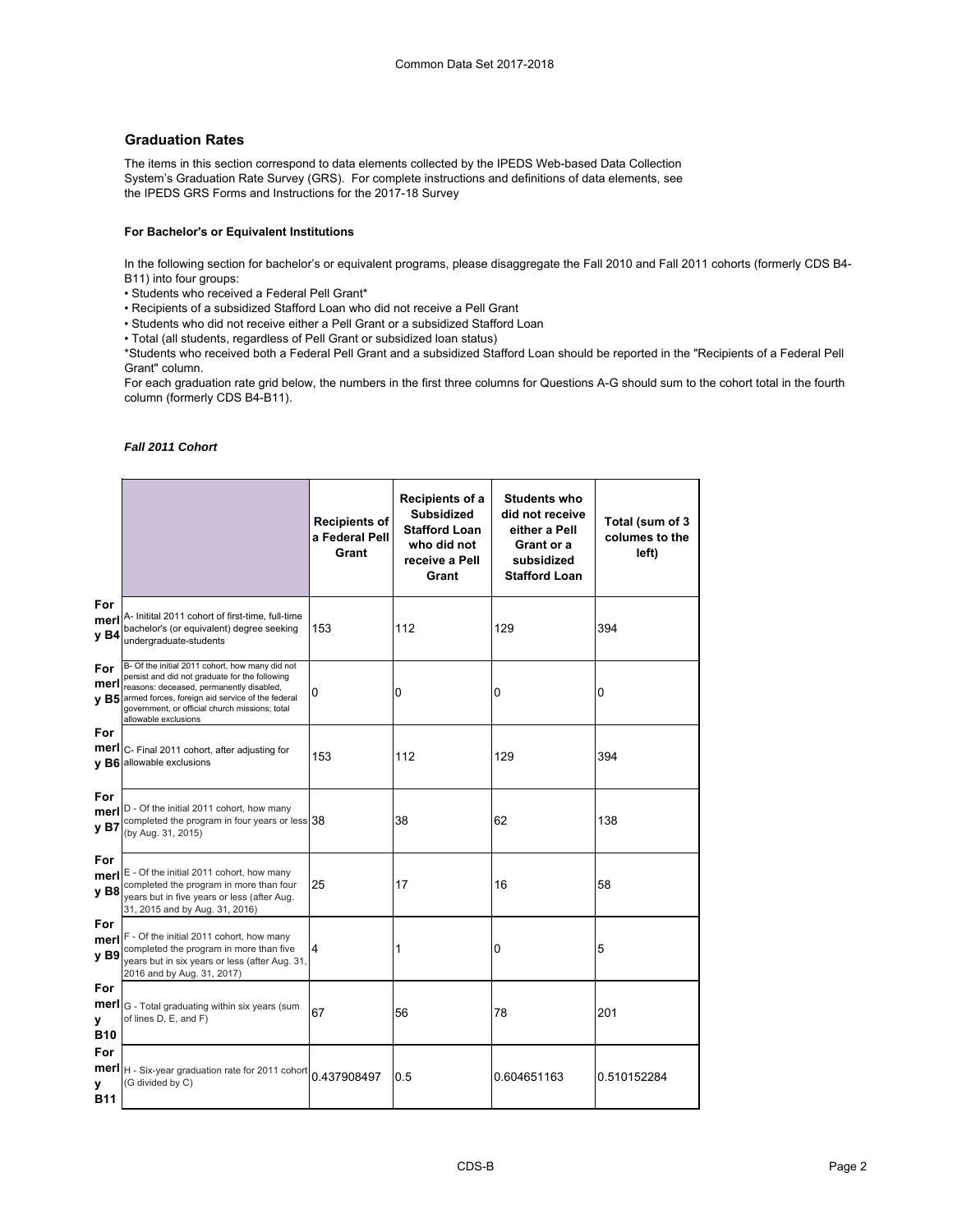## *Fall 2010 Cohort*

|                                |                                                                                                                                                                                                                                                                             | <b>Recipients of</b><br>a Federal Pell<br>Grant | Recipients of a<br><b>Subsidized</b><br><b>Stafford Loan</b><br>who did not<br>receive a Pell<br>Grant | <b>Students who</b><br>did not receive<br>either a Pell<br>Grant or a<br>subsidized<br><b>Stafford Loan</b> | Total (sum of 3<br>columes to the<br>left) |
|--------------------------------|-----------------------------------------------------------------------------------------------------------------------------------------------------------------------------------------------------------------------------------------------------------------------------|-------------------------------------------------|--------------------------------------------------------------------------------------------------------|-------------------------------------------------------------------------------------------------------------|--------------------------------------------|
| For<br>merl<br>y B4            | A- Initital 2010 cohort of first-time, full-time<br>bachelor's (or equivalent) degree seeking<br>undergraduate-students                                                                                                                                                     | 170                                             | 102                                                                                                    | 130                                                                                                         | 402                                        |
| For<br>merl<br><b>vB5</b>      | B- Of the initial 2010 cohort, how many did not<br>persist and did not graduate for the following<br>reasons: deceased, permanently disabled,<br>armed forces, foreign aid service of the federal<br>government, or official church missions; total<br>allowable exclusions | 1                                               | 1<br>0                                                                                                 |                                                                                                             | $\overline{2}$                             |
| For<br>merl<br>v B6            | C- Final 2010 cohort, after adjusting for<br>allowable exclusions                                                                                                                                                                                                           | 169                                             | 101                                                                                                    | 130                                                                                                         | 400                                        |
| For<br>merl<br>y <sub>B7</sub> | D - Of the initial 2010 cohort, how many<br>completed the program in four years or less<br>(by Aug. 31, 2014)                                                                                                                                                               | 49                                              | 42<br>56                                                                                               |                                                                                                             | 147                                        |
| For<br>merl<br>v B8            | E - Of the initial 2010 cohort, how many<br>completed the program in more than four<br>years but in five years or less (after Aug.<br>31, 2014 and by Aug. 31, 2015)                                                                                                        | 28                                              | 12<br>14                                                                                               |                                                                                                             | 54                                         |
| For<br>merl<br><b>vB9</b>      | F - Of the initial 2010 cohort, how many<br>completed the program in more than five<br>years but in six years or less (after Aug. 31,<br>2015 and by Aug. 31, 2016)                                                                                                         | 7                                               | $\mathbf{0}$<br>1                                                                                      |                                                                                                             | 8                                          |
| For<br>merl<br>v<br><b>B10</b> | G - Total graduating within six years (sum<br>of lines D, E, and F)                                                                                                                                                                                                         | 84                                              | 55                                                                                                     | 70                                                                                                          | 209                                        |
| For<br>v<br><b>B11</b>         | merl   H - Six-year graduation rate for 2010 cohort<br>(G divided by C)                                                                                                                                                                                                     | 0.49704142                                      | 0.544554455                                                                                            | 0.538461538                                                                                                 | 0.5225                                     |

### **Retention Rates**

Report for the cohort of all full-time, first-time bachelor's (or equivalent) degree-seeking undergraduate students who entered in Fall 2016 (or the preceding summer term). The initial cohort may be adjusted for students who departed for the following reasons: death, permanent disability, service in the armed forces, foreign aid service of the federal government or official church missions. No other adjustments to the initial cohort should be made.

| <b>B22</b> For the cohort of all full-time bachelor's (or equivalent) degree-seeking undergraduate |        |
|----------------------------------------------------------------------------------------------------|--------|
| students who entered your institution as freshmen in Fall 2016 (or the preceding                   |        |
| summer term), what percentage was enrolled at your institution as of the date your                 |        |
| linstitution calculates its official enrollment in Fall 2017?                                      |        |
|                                                                                                    | 75.00% |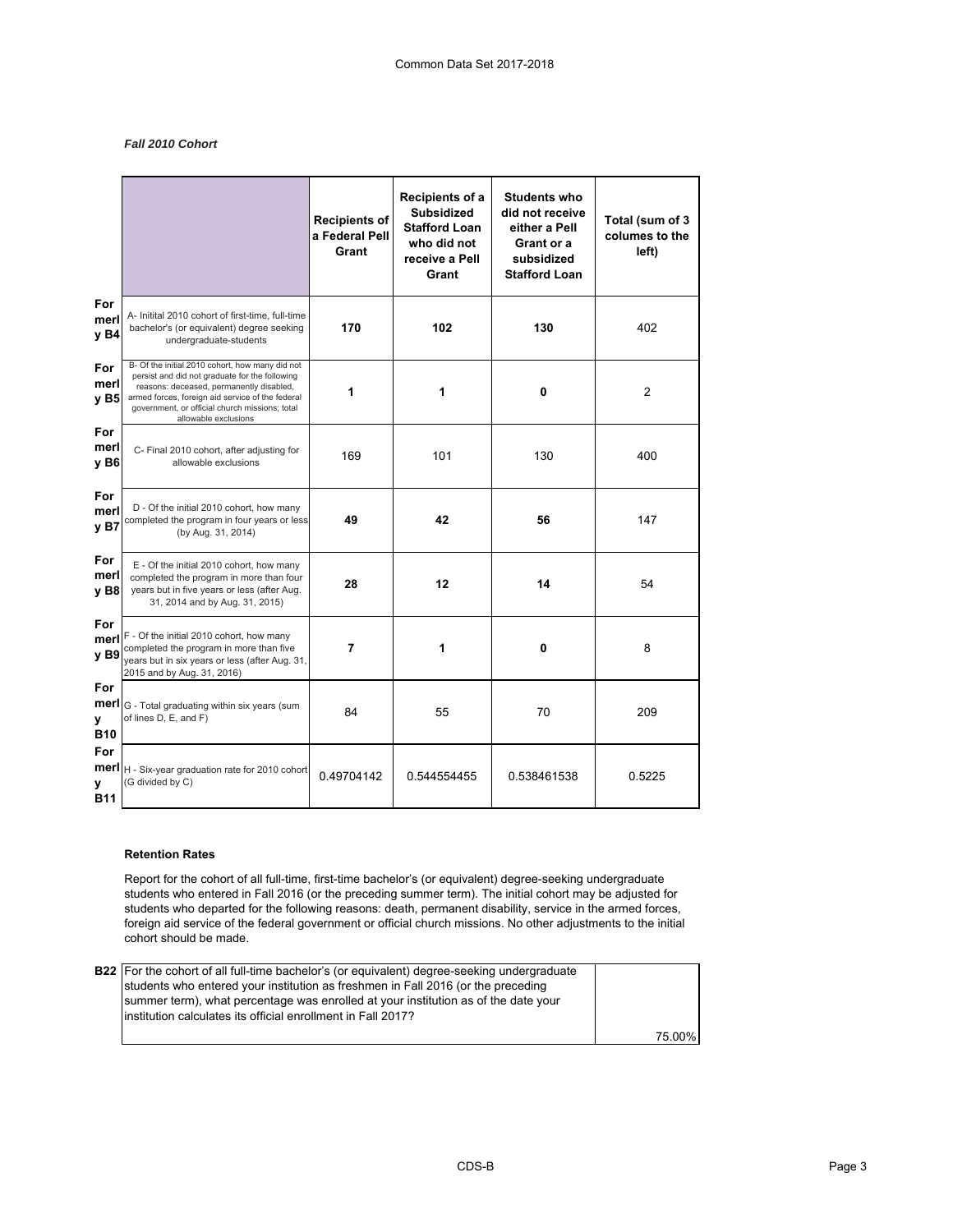# **C. FIRST-TIME, FIRST-YEAR (FRESHMAN) ADMISSION**

### **Applications**

**C1 First-time, first-year, (freshmen) students: Provide the number of degree-seeking, first-time, firstyear students who applied, were admitted, and enrolled (full- or part-time) in Fall 2017. Include early decision, early action, and students who began studies during summer in this cohort. Applicants should include only those students who fulfilled the requirements for consideration for admission (i.e., who completed actionable applications) and who have been notified of one of the following actions: admission, nonadmission, placement on waiting list, or application withdrawn (by applicant or institution). Admitted applicants should include wait-listed students who were subsequently offered admission.**

| C <sub>1</sub> | Total first-time, first-year (freshman) men who applied               | 780      |
|----------------|-----------------------------------------------------------------------|----------|
| C <sub>1</sub> | Total first-time, first-year (freshman) women who applied             | 893      |
|                |                                                                       |          |
| C <sub>1</sub> | Total first-time, first-year (freshman) men who were admitted         | 643      |
| C <sub>1</sub> | Total first-time, first-year (freshman) women who were admitted       | 725      |
|                |                                                                       |          |
| C <sub>1</sub> | Total full-time, first-time, first-year (freshman) men who enrolled   | 219      |
| C <sub>1</sub> | Total part-time, first-time, first-year (freshman) men who enrolled   | $\Omega$ |
|                |                                                                       |          |
| C <sub>1</sub> | Total full-time, first-time, first-year (freshman) women who enrolled | 235      |
|                |                                                                       |          |

**C1** |Total part-time, first-time, first-year (freshman) women who enrolled |  $\qquad$  3

### **C2 Freshman wait-listed students (students who met admission requirements but whose final admission was contingent on space availability)**

|                |                                                                     | Yes | No |
|----------------|---------------------------------------------------------------------|-----|----|
| C <sub>2</sub> | Do you have a policy of placing students on a waiting list?         |     | x  |
| C <sub>2</sub> | If yes, please answer the questions below for Fall 2017 admissions: |     |    |
| C <sub>2</sub> | Number of qualified applicants offered a place on waiting list      |     |    |
| C <sub>2</sub> | Number accepting a place on the waiting list                        |     |    |
| C <sub>2</sub> | Number of wait-listed students admitted                             |     |    |
|                |                                                                     | Yes | No |
| C <sub>2</sub> | Is your waiting list ranked?                                        |     |    |
| C <sub>2</sub> | yes, do you release that information to students?                   |     |    |
| C <sub>2</sub> | Do you release that information to school counselors?               |     |    |
|                |                                                                     |     |    |

# **Admission Requirements**

| C <sub>3</sub> | High school completion requirement                |  |
|----------------|---------------------------------------------------|--|
| C <sub>3</sub> | High school diploma is required and GED is        |  |
|                | accepted                                          |  |
| C <sub>3</sub> | High school diploma is required and GED is not    |  |
|                | accepted                                          |  |
| C <sub>3</sub> | High school diploma or equivalent is not required |  |

### **C4 Does your institution require or recommend a general college-preparatory program for degreeseeking students?**

| C4 Require                              |  |
|-----------------------------------------|--|
| <b>C4</b> Recommend                     |  |
| <b>C4</b> Neither require nor recommend |  |

**C5 Distribution of high school units required and/or recommended.** Specify the distribution of academic high school course units required and/or recommended of all or most degree-seeking students using Carnegie units (one unit equals one year of study or its equivalent). If you use a different system for calculating units, please convert.

| C5             |                                  | <b>Units</b>    | <b>Units</b> |               |
|----------------|----------------------------------|-----------------|--------------|---------------|
|                |                                  | <b>Required</b> | Recommended  | *not required |
| C <sub>5</sub> | Total academic units             |                 |              |               |
| C <sub>5</sub> | English                          |                 |              |               |
| C <sub>5</sub> | <b>Mathematics</b>               |                 |              |               |
| C <sub>5</sub> | Science                          |                 |              |               |
| C <sub>5</sub> | Of these, units that must be lab |                 |              |               |
| C <sub>5</sub> | Foreign language                 |                 |              |               |
| C <sub>5</sub> | Social studies                   |                 |              |               |
| C <sub>5</sub> | History                          |                 |              |               |
| C <sub>5</sub> | Academic electives               |                 |              |               |
| C <sub>5</sub> | <b>Computer Science</b>          |                 |              |               |
| C <sub>5</sub> | Visual/Performing Arts           |                 |              |               |
| C <sub>5</sub> | Other (specify)                  |                 |              |               |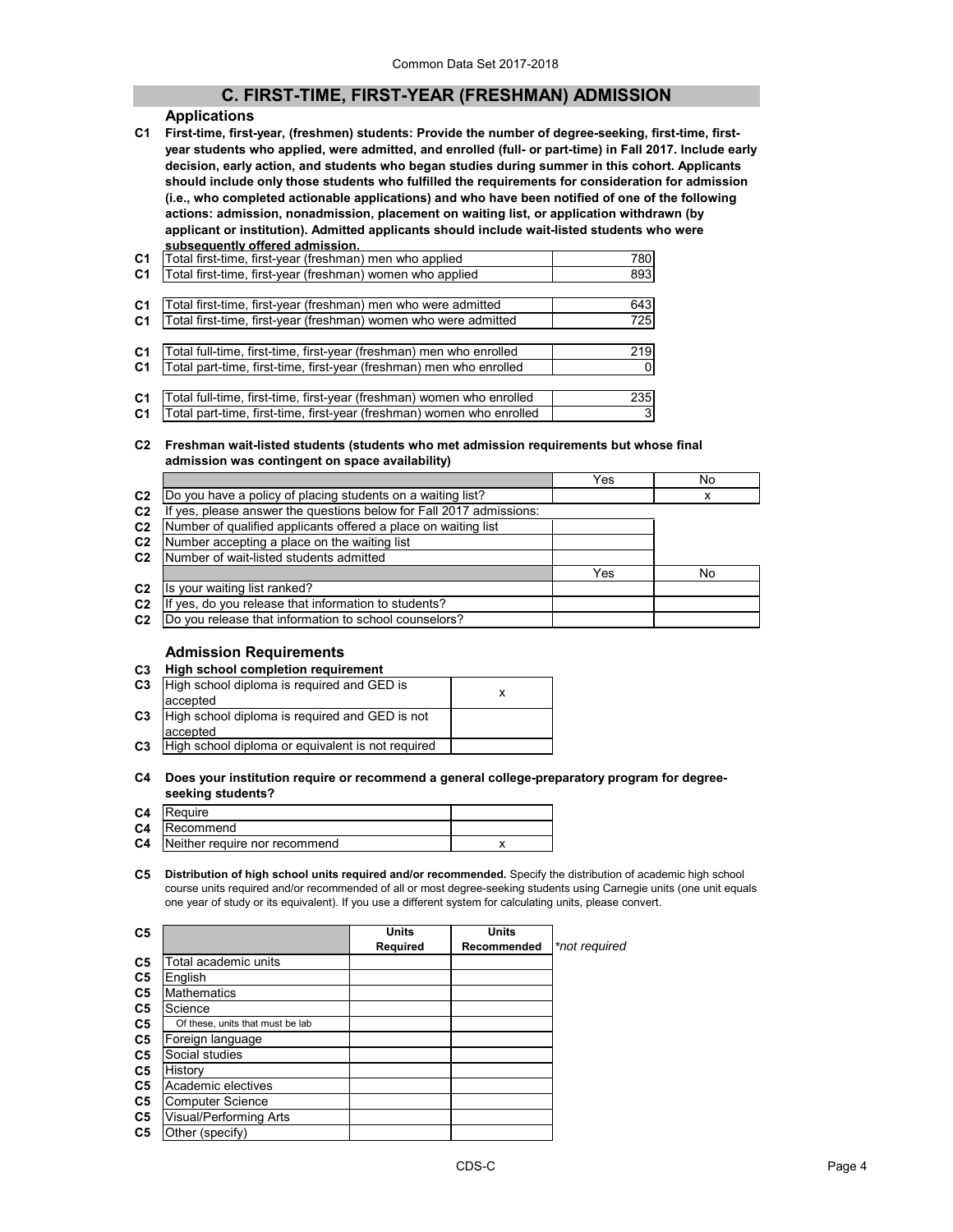# **Basis for Selection**

**C6** Do you have an open admission policy, under which virtually all secondary school graduates or students with GED equivalency diplomas are admitted without regard to academic record, test scores, or other qualifications? If so, check which applies:

| C <sub>6</sub> | Open admission policy as described above for all students         |  |
|----------------|-------------------------------------------------------------------|--|
| C <sub>6</sub> | Open admission policy as described above for most students, but-- |  |
| C6             | selective admission for out-of-state students                     |  |
| C <sub>6</sub> | selective admission to some programs                              |  |
| C6             | other (explain):                                                  |  |
|                |                                                                   |  |

## **C7 Relative importance of each of the following academic and nonacademic factors in first-time, firstyear, degree-seeking (freshman) admission decisions.**

| C <sub>7</sub> |                                   | <b>Very Important</b> | Important | <b>Considered</b> | <b>Not Considered</b> |
|----------------|-----------------------------------|-----------------------|-----------|-------------------|-----------------------|
| C <sub>7</sub> | <b>Academic</b>                   |                       |           |                   |                       |
| C7             | Rigor of secondary school         |                       |           | x                 |                       |
|                | record                            |                       |           |                   |                       |
| C7             | Class rank                        |                       |           | x                 |                       |
| C7             | Academic GPA                      |                       |           | x                 |                       |
| C <sub>7</sub> | Standardized test scores          |                       | x         |                   |                       |
| C7             | <b>Application Essay</b>          |                       |           |                   | X                     |
| C7             | Recommendation(s)                 |                       |           | x                 |                       |
| C <sub>7</sub> | Nonacademic                       |                       |           |                   |                       |
| C <sub>7</sub> | Interview                         |                       |           |                   | X                     |
| C7             | <b>Extracurricular activities</b> |                       |           | x                 |                       |
| C7             | Talent/ability                    |                       |           |                   | X                     |
| C7             | Character/personal qualities      |                       |           | x                 |                       |
| C7             | First generation                  |                       |           | x                 |                       |
| C7             | Alumni/ae relation                |                       |           |                   | X                     |
| C7             | Geographical residence            |                       |           |                   | x                     |
| C7             | State residency                   |                       |           |                   | x                     |
| C7             | Religious                         |                       |           |                   | X                     |
|                | affiliation/commitment            |                       |           |                   |                       |
| C7             | Racial/ethnic status              |                       |           |                   | x                     |
| C7             | Volunteer work                    |                       |           | x                 |                       |
| C7             | Work experience                   |                       |           | x                 |                       |
| C7             | Level of applicant's interest     |                       |           |                   | X                     |

# **SAT and ACT Policies**

| C8 | <b>Entrance exams</b>                                                      |     |    |
|----|----------------------------------------------------------------------------|-----|----|
|    |                                                                            | Yes | No |
|    | <b>C8A</b> Does your institution make use of SAT, ACT, or SAT Subject Test |     |    |
|    | scores in admission decisions for first-time, first-year, degree-seeking   |     |    |
|    | applicants?                                                                |     |    |

**C8A** If yes, place check marks in the appropriate boxes below to reflect your institution's policies for use in admission for Fall 2019.

| C <sub>8</sub> A |                                         | <b>ADMISSION</b> |           |                         |                                        |                           |
|------------------|-----------------------------------------|------------------|-----------|-------------------------|----------------------------------------|---------------------------|
| C <sub>8</sub> A |                                         | Require          | Recommend | <b>Require for Some</b> | <b>Consider if</b><br><b>Submitted</b> | <b>Not</b><br><b>Used</b> |
|                  | <b>C8A SAT or ACT</b>                   | х                |           |                         |                                        |                           |
|                  | C8A ACT only                            |                  |           |                         |                                        |                           |
|                  | <b>C8A</b> SAT only                     |                  |           |                         |                                        |                           |
|                  | <b>C8A SAT and SAT Subject Tests or</b> |                  |           |                         |                                        |                           |
|                  | <b>ACT</b>                              |                  |           |                         |                                        |                           |
|                  | <b>C8A SAT Subject Tests only</b>       |                  |           |                         |                                        |                           |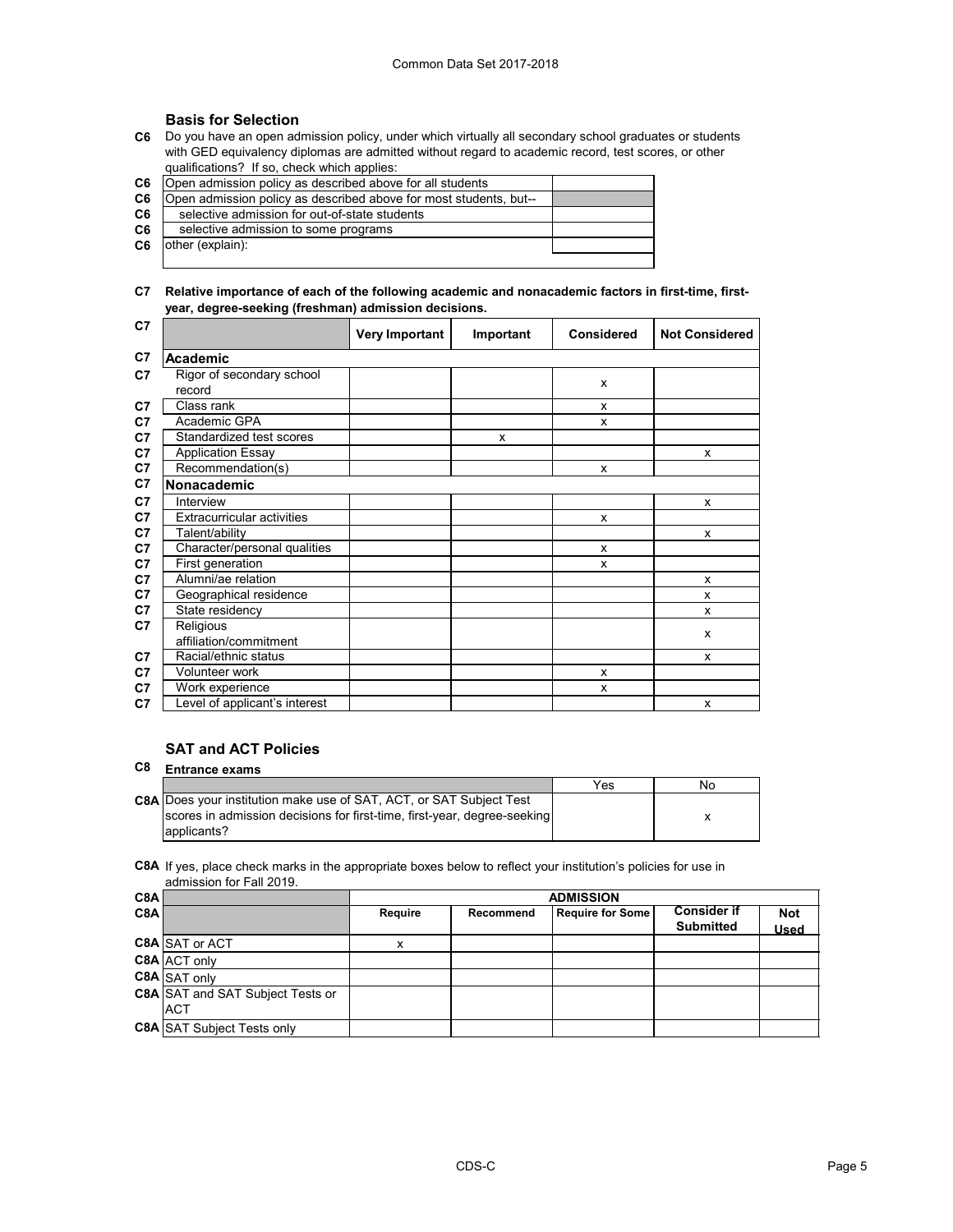### **C8B**

If your institution will make use of the ACT in admission decisions for first-time, first-year, degree-seeking applicants for Fall 2019, please indicate which ONE of the following applies: (regardless of whether the writing score will be used in the admissions process):

|  |  | <b>C8B</b> ACT with writing required                                                                                                                                                |
|--|--|-------------------------------------------------------------------------------------------------------------------------------------------------------------------------------------|
|  |  | $\overline{O}$ $\overline{O}$ $\overline{O}$ $\overline{O}$ $\overline{O}$ $\overline{O}$ $\overline{O}$ $\overline{O}$ $\overline{O}$ $\overline{O}$ $\overline{O}$ $\overline{O}$ |

**C8B** ACT with writing recommended **C8B** ACT with or without writing accepted **ACT ACT x EXECUTE:** 

| the contract of the contract      |     |  |
|-----------------------------------|-----|--|
|                                   |     |  |
| <b>Contract Contract Contract</b> | X = |  |
|                                   |     |  |

- **C8B** If your institution will make use of the SAT in admission decisions for first-time, first-year, degree-seeking applicants for Fall 2019 please indicate which ONE of the following applies (regardless of whether the Essay score will be used in the admissions process:
- **C8B** SAT with Essay component required

**C8B** SAT with Essay component recommended

**C8B** SAT with or without Essay component accepted **EXEC SAT SET ASSESS** 

| the contract of the contract of the contract of the |
|-----------------------------------------------------|
|                                                     |
|                                                     |

 $\blacksquare$ 

**C8C** Please indicate how your institution will use the SAT or ACT writing component; check all that apply:

| C8C |                                              | <b>SAT</b> essay | <b>ACT</b> essay |
|-----|----------------------------------------------|------------------|------------------|
|     | C8C For admission                            |                  |                  |
|     | <b>C8C</b> For placement                     |                  |                  |
|     | <b>C8C</b> For advising                      |                  |                  |
|     | <b>C8C</b> In place of an application essay  |                  |                  |
| C8C |                                              |                  |                  |
|     | As a validity check on the application essay |                  |                  |
|     | C8C No college policy as of now              |                  |                  |
|     | <b>C8C</b> Not using essay component         |                  | х                |

**C8D In addition**, does your institution use applicants' test scores for academic advising?

| C8D |                                                                                                            | Yes | No |      |
|-----|------------------------------------------------------------------------------------------------------------|-----|----|------|
|     |                                                                                                            |     |    |      |
|     |                                                                                                            |     |    |      |
|     | <b>C8E</b> Latest date by which SAT or ACT scores must be received for fall-                               |     |    | 8/15 |
|     | <b>C8E</b> Latest date by which SAT Subject Test scores must be received for<br><b>fall-term</b> admission |     |    | n/a  |

**C8F** If necessary, use this space to clarify your test policies (e.g., if tests are recommended for some students, or if tests are not required of some students):

**C8F**

**C8G** Please indicate which tests your institution uses for placement (e.g., state tests):

| C8G SAT |                               | х |
|---------|-------------------------------|---|
|         | C8G ACT                       | x |
|         | <b>C8G</b> SAT Subject Tests  |   |
| C8G AP  |                               | х |
|         | C8G CLEP                      | х |
|         | <b>C8G</b> Institutional Exam |   |
|         | C8G State Exam (specify):     |   |
|         |                               |   |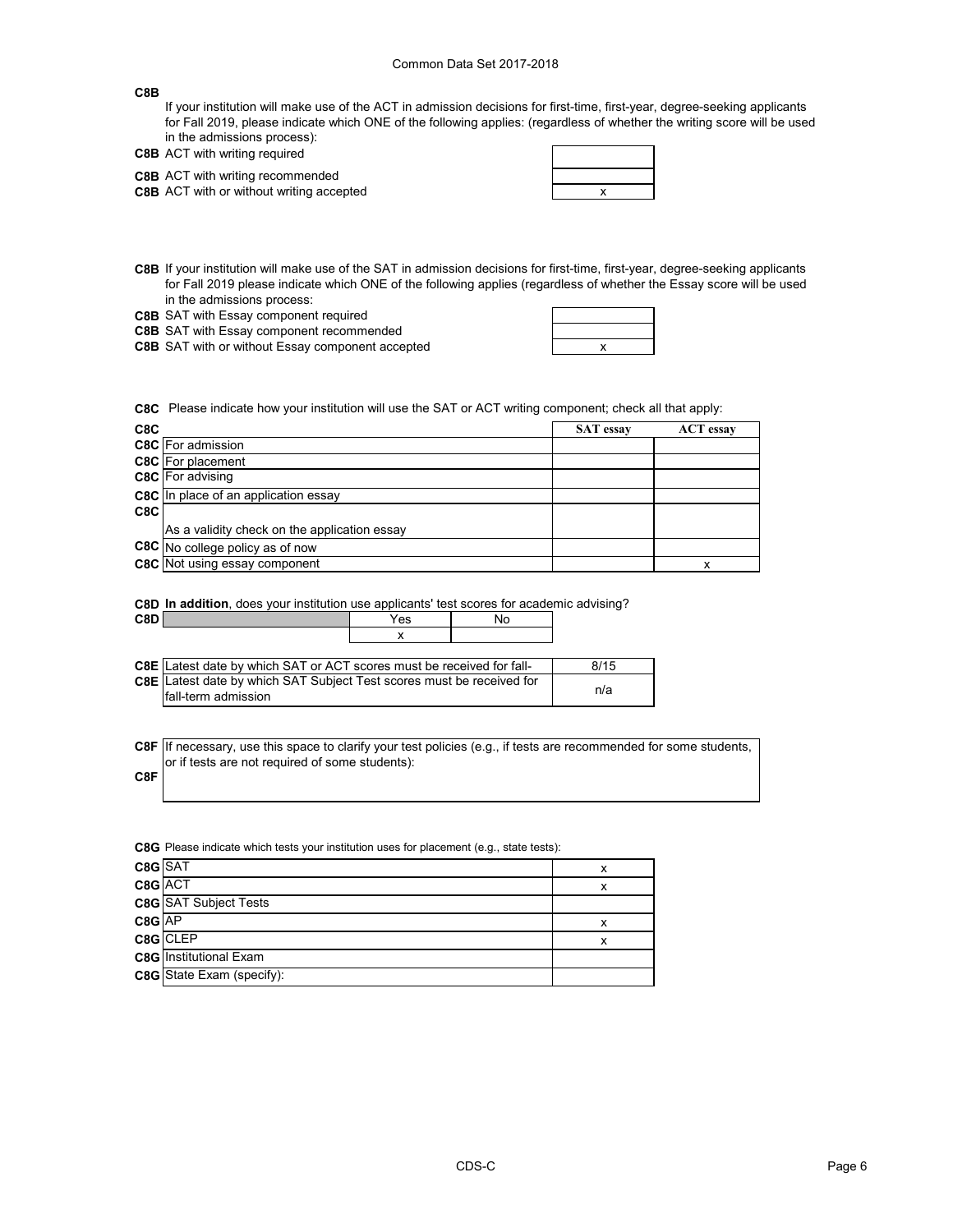# **Freshman Profile**

Provide information for ALL enrolled, degree-seeking, full-time and part-time, first-time, first-year (freshman) students enrolled in Fall 2017, including students who began studies during summer, international students/nonresident aliens, and students admitted under special arrangements.

**C9 Percent and number of first-time, first-year (freshman) students enrolled in Fall 2017 who submitted national standardized (SAT/ACT) test scores. Include information for ALL enrolled, degree-seeking, first-time, first-year (freshman) students who submitted test scores. Do not include partial test scores (e.g., mathematics scores but not critical reading for a category of students) or combine other standardized test results (such as TOEFL) in this item.** *Do* **not convert SAT scores to ACT scores and vice versa.** *Do* **convert Old SAT scores to New SAT scores using the College Board's concordance tools and tables (sat.org/concordance).**

| C9 | Percent submitting SAT scores                                                                                               |                           | 54% Number submitting SAT scores |                 | 246                       |
|----|-----------------------------------------------------------------------------------------------------------------------------|---------------------------|----------------------------------|-----------------|---------------------------|
| C9 | Percent submitting ACT scores                                                                                               |                           | 69% Number submitting ACT scores |                 | 317                       |
|    |                                                                                                                             |                           |                                  |                 |                           |
| C9 |                                                                                                                             | 25th Percentile           | 75th Percentile                  |                 |                           |
| C9 | SAT Evidence-Based Reading                                                                                                  |                           |                                  |                 |                           |
|    | and Writing                                                                                                                 | 500                       | 590                              |                 |                           |
| C9 | <b>SAT Math</b>                                                                                                             | 500                       | 580                              |                 |                           |
|    | <b>SAT Essay</b>                                                                                                            |                           |                                  |                 |                           |
| C9 | <b>ACT Composite</b>                                                                                                        | 18                        | 24                               |                 |                           |
| C9 | <b>ACT Math</b>                                                                                                             | $\overline{17}$           | 24                               |                 |                           |
| C9 | <b>ACT English</b>                                                                                                          | 17                        | 23                               |                 |                           |
| C9 | <b>ACT Writing</b>                                                                                                          |                           |                                  |                 |                           |
|    |                                                                                                                             |                           |                                  |                 |                           |
| C9 | Percent of first-time, first-year (freshman) students with scores in each range:                                            |                           |                                  |                 |                           |
| C9 |                                                                                                                             |                           |                                  |                 |                           |
|    |                                                                                                                             | <b>SAT Evidence-Based</b> |                                  |                 |                           |
|    |                                                                                                                             | Reading and Writing       | <b>SAT Math</b>                  |                 |                           |
| C9 | 700-800                                                                                                                     | 1.22%                     | 2.03%                            |                 |                           |
| C9 | 600-699                                                                                                                     | 23.58%                    | 17.48%                           |                 |                           |
| C9 | 500-599                                                                                                                     | 51.22%                    | 56.50%                           |                 |                           |
| C9 | 400-499                                                                                                                     | 23.58%                    | 22.36%                           |                 |                           |
| C9 | 300-399                                                                                                                     | 0.40%                     | 1.63%                            |                 |                           |
| C9 | 200-299                                                                                                                     | 0.00%                     | 0.00%                            |                 |                           |
|    | Totals should = 100%                                                                                                        | 100.00%                   | 100.00%                          |                 |                           |
| C9 |                                                                                                                             | <b>ACT Composite</b>      | <b>ACT English</b>               | <b>ACT Math</b> |                           |
| C9 | 30-36                                                                                                                       | 2.52%                     | 5.36%                            | 1.90%           |                           |
| C9 | 24-29                                                                                                                       | 24.29%                    | 16.72%                           | 26.18%          |                           |
| C9 | 18-23                                                                                                                       | 59.62%                    | 46.06%                           | 46.37%          |                           |
| C9 | $12 - 17$                                                                                                                   | 13.57%                    | 29.65%                           | 25.55%          |                           |
| C9 | $6 - 11$                                                                                                                    | 0.00%                     | 2.21%                            | 0.00%           |                           |
| C9 | Below <sub>6</sub>                                                                                                          | $0.00\%$                  | $0.00\%$                         | $0.00\%$        |                           |
|    | Totals should = 100%                                                                                                        | 100.00%                   | 100.00%                          | 100.00%         |                           |
|    | C10 Percent of all degree-seeking, first-time, first-year (freshman) students who had high school class rank within each of |                           |                                  |                 |                           |
|    | the following ranges (report information for those students from whom you collected high school rank)                       |                           |                                  |                 |                           |
|    | C10 Percent in top tenth of high school graduating class                                                                    |                           |                                  | 18%             |                           |
|    | C10 Percent in top quarter of high school graduating class                                                                  |                           |                                  | 44%             |                           |
|    | C10 Percent in top half of high school graduating class                                                                     |                           |                                  |                 | 76% Top half +            |
|    | C10 Percent in bottom half of high school graduating class                                                                  |                           |                                  |                 | 24% bottom half = $100\%$ |
|    | C10 Percent in bottom quarter of high school graduating class                                                               |                           |                                  | 5%              |                           |
|    | C10 Percent of total first-time, first-year (freshmen) students who submitted high school                                   |                           |                                  |                 |                           |
|    | class rank:                                                                                                                 |                           |                                  |                 | 83%                       |
|    |                                                                                                                             |                           |                                  |                 |                           |
|    | C11 Percentage of all enrolled, degree-seeking, first-time, first-year (freshman) students who had high school              |                           |                                  |                 |                           |
|    | grade-point averages within each of the following ranges (using 4.0 scale). Report information only for                     |                           |                                  |                 |                           |
|    | those students from whom you collected high school GPA.                                                                     |                           |                                  |                 |                           |
|    | C11 Percent who had GPA of 3.75 and higher                                                                                  |                           | 44.53%                           |                 |                           |
|    | C11 Percent who had GPA between 3.50 and 3.74                                                                               |                           | 22.38%                           |                 |                           |
|    | C11 Percent who had GPA between 3.25 and 3.49                                                                               |                           | 9.98%                            |                 |                           |
|    | C11 Percent who had GPA between 3.00 and 3.24                                                                               |                           | 10.95%                           |                 |                           |
|    | C11 Percent who had GPA between 2.50 and 2.99                                                                               |                           | 10.70%                           |                 |                           |
|    | C11 Percent who had GPA between 2.0 and 2.49                                                                                |                           | 1.46%                            |                 |                           |
|    | C11 Percent who had GPA between 1.0 and 1.99                                                                                |                           | 0.00%                            |                 |                           |
|    | C11 Percent who had GPA below 1.0                                                                                           |                           | $0.00\%$                         |                 |                           |
|    | Totals should = 100%                                                                                                        |                           | 100.00%                          |                 |                           |
|    |                                                                                                                             |                           |                                  |                 |                           |
|    | C12 Average high school GPA of all degree-seeking, first-time, first-year                                                   |                           |                                  |                 |                           |
|    | (freshman) students who submitted GPA:                                                                                      |                           |                                  |                 |                           |
|    |                                                                                                                             |                           |                                  | 3.57            |                           |
|    | C12   Percent of total first-time, first-year (freshman) students who                                                       |                           |                                  |                 |                           |
|    | submitted high school GPA:                                                                                                  |                           |                                  | 90.00%          |                           |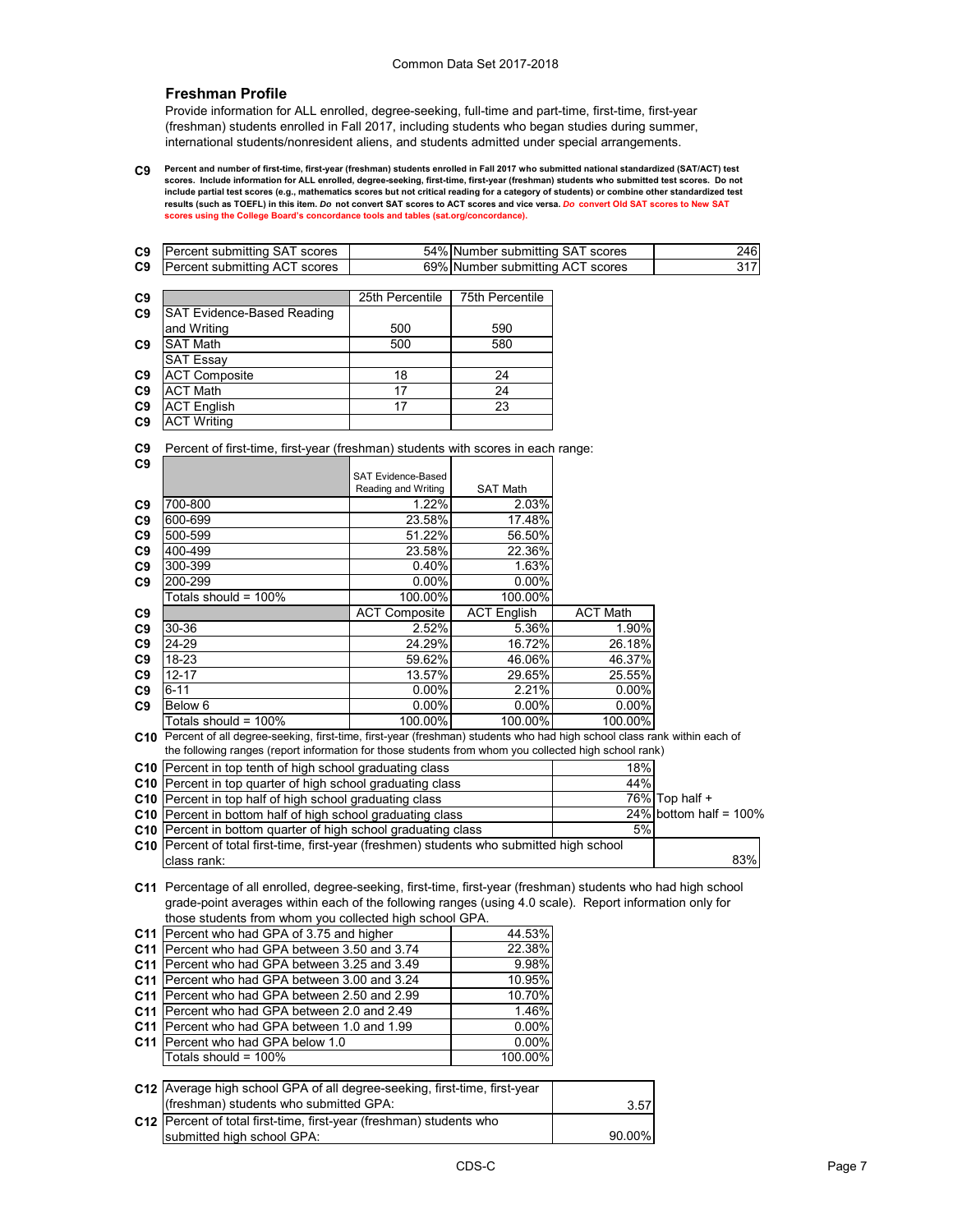# **Admission Policies**

|                 | <b>Admission Policies</b>                                                                                                                                     |     |        |     |    |
|-----------------|---------------------------------------------------------------------------------------------------------------------------------------------------------------|-----|--------|-----|----|
|                 | C13 Application Fee                                                                                                                                           |     |        |     |    |
| C13             |                                                                                                                                                               | Yes | No     |     |    |
|                 | C13 Does your institution have an                                                                                                                             |     | х      |     |    |
|                 | application fee?                                                                                                                                              |     |        |     |    |
|                 | C13 Amount of application fee:                                                                                                                                |     |        |     |    |
| C13             | C13 Can it be waived for applicants                                                                                                                           | Yes | No     |     |    |
|                 | with financial need?                                                                                                                                          |     |        |     |    |
|                 |                                                                                                                                                               |     |        |     |    |
|                 | C13 If you have an application fee and an on-line application option,                                                                                         |     |        |     |    |
|                 | C13 Same fee:                                                                                                                                                 |     |        |     |    |
|                 |                                                                                                                                                               |     |        |     |    |
|                 | C13 Free:                                                                                                                                                     | х   |        |     |    |
|                 | C13 Reduced:                                                                                                                                                  |     |        |     |    |
|                 |                                                                                                                                                               |     |        |     |    |
| C13             |                                                                                                                                                               | Yes | No     |     |    |
|                 | C13 Can on-line application fee be                                                                                                                            |     |        |     |    |
|                 | waived for applicants with                                                                                                                                    |     |        |     |    |
|                 | financial need?                                                                                                                                               |     |        |     |    |
|                 |                                                                                                                                                               |     |        |     |    |
|                 | C14 Application closing date                                                                                                                                  |     |        |     |    |
| C <sub>14</sub> |                                                                                                                                                               | Yes | No     |     |    |
|                 | C14 Does your institution have an                                                                                                                             |     | x      |     |    |
|                 | application closing date?                                                                                                                                     |     |        |     |    |
|                 | C14 Application closing date (fall):                                                                                                                          |     |        |     |    |
|                 | C14 Priority date:                                                                                                                                            |     |        |     |    |
|                 |                                                                                                                                                               |     |        |     |    |
| C15             |                                                                                                                                                               |     |        | Yes | No |
|                 | C15 Are first-time, first-year students accepted for terms other than<br>the fall?                                                                            |     |        | x   |    |
|                 | C16 Notification to applicants of admission decision sent (fill in one only)<br>C16 On a rolling basis beginning<br>(date):<br>$C16$ By (date):<br>C16 Other: | 9/1 |        |     |    |
|                 |                                                                                                                                                               |     |        |     |    |
|                 | C17 Reply policy for admitted applicants (fill in one only)                                                                                                   |     |        |     |    |
|                 | C17 Must reply by (date):                                                                                                                                     |     |        |     |    |
|                 | C17 No set date:                                                                                                                                              | x   |        |     |    |
|                 | C17 Must reply by May 1 or within                                                                                                                             |     |        |     |    |
|                 | weeks if notified                                                                                                                                             |     |        |     |    |
|                 | thereafter                                                                                                                                                    |     |        |     |    |
|                 | C17 Other:                                                                                                                                                    |     |        |     |    |
|                 |                                                                                                                                                               |     |        |     |    |
|                 | C17   Deadline for housing deposit (MM/DD):                                                                                                                   |     | none   |     |    |
|                 | C17 Amount of housing deposit:                                                                                                                                |     | 300.00 |     |    |
|                 | C17 Refundable if student does not enroll?                                                                                                                    |     |        |     |    |
| C17             | Yes, in full                                                                                                                                                  | x   |        |     |    |
| C17             | Yes, in part                                                                                                                                                  |     |        |     |    |
| C17             | No                                                                                                                                                            |     |        |     |    |
|                 | C18 Deferred admission                                                                                                                                        |     |        |     |    |
| C18             |                                                                                                                                                               |     |        |     |    |
|                 | C18 Does your institution allow students to postpone enrollment after                                                                                         |     |        | Yes | No |
|                 | admission?                                                                                                                                                    |     |        | x   |    |
|                 |                                                                                                                                                               |     |        |     |    |
|                 | C18 If yes, maximum period of postponement:                                                                                                                   |     |        |     |    |
|                 |                                                                                                                                                               |     |        |     |    |
|                 | C19 Early admission of high school students                                                                                                                   |     |        |     |    |

| C <sub>19</sub> |                                                                                     | Yes | No |
|-----------------|-------------------------------------------------------------------------------------|-----|----|
|                 | <b>C19</b> Does your institution allow high school students to enroll as full-time. |     |    |
|                 | first-time, first-year (freshman) students one year or more before high             |     |    |
|                 | school graduation?                                                                  |     |    |
|                 |                                                                                     |     |    |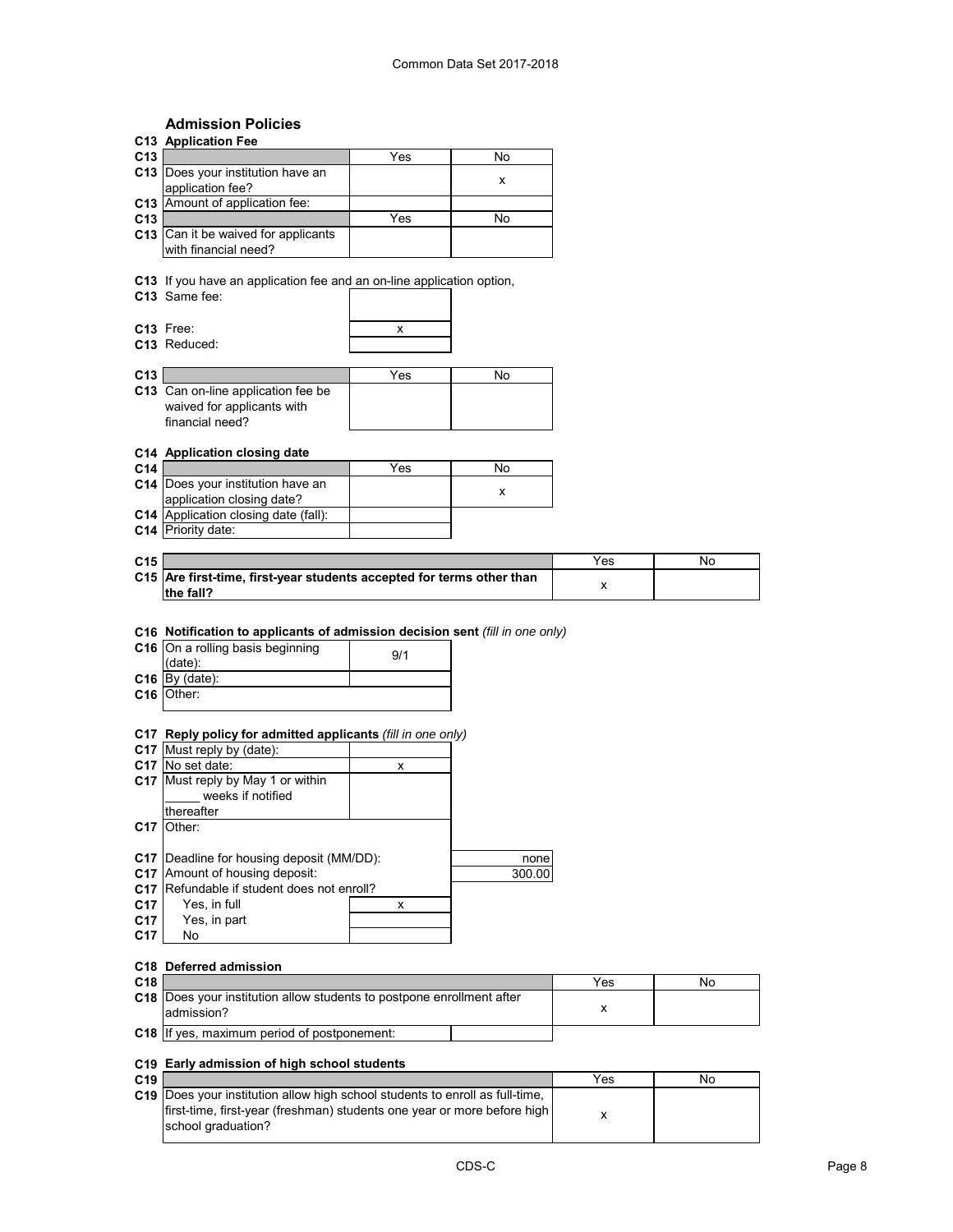# **Early Decision and Early Action Plans**

| C21             | <b>Early Decision</b>                                                                                                                                                                                                                                                                                                                       |     |    |
|-----------------|---------------------------------------------------------------------------------------------------------------------------------------------------------------------------------------------------------------------------------------------------------------------------------------------------------------------------------------------|-----|----|
| C <sub>21</sub> |                                                                                                                                                                                                                                                                                                                                             | Yes | No |
| C <sub>21</sub> | Does your institution offer an early decision plan (an admission plan<br>that permits students to apply and be notified of an admission<br>decision well in advance of the regular notification date and that asks<br>students to commit to attending if accepted) for first-time, first-year<br>(freshman) applicants for fall enrollment? |     | x  |
|                 | <b>C21</b> If "yes," please complete the following:                                                                                                                                                                                                                                                                                         |     |    |
|                 | C21 First or only early decision plan closing date<br>C21 First or only early decision plan notification date                                                                                                                                                                                                                               |     |    |
|                 | C <sub>21</sub> Other early decision plan closing date                                                                                                                                                                                                                                                                                      |     |    |
|                 | <b>C21</b> Other early decision plan notification date                                                                                                                                                                                                                                                                                      |     |    |
|                 | C21 For the Fall 2017 entering class:<br>C21 Number of early decision applications received by your institution<br>C21 Number of applicants admitted under early decision plan                                                                                                                                                              |     |    |
|                 | C21 Please provide significant details about your early decision plan:                                                                                                                                                                                                                                                                      |     |    |

## **C22 Early action**

| C <sub>22</sub> |                                                                                                                                                                                                                   | Yes | No |
|-----------------|-------------------------------------------------------------------------------------------------------------------------------------------------------------------------------------------------------------------|-----|----|
|                 | C22 Do you have a nonbinding early action plan whereby students are<br>notified of an admission decision well in advance of the regular<br>notification date but do not have to commit to attending your college? |     | x  |
|                 | C22 If "yes," please complete the following:                                                                                                                                                                      |     |    |
|                 | C <sub>22</sub> Early action closing date                                                                                                                                                                         |     |    |
|                 | C22 Early action notification date                                                                                                                                                                                |     |    |

**C22** Is your early action plan a "restrictive" plan under which you limit students from applying to other early plans?

| $\sim$ $\sim$ | $-1$ |  |
|---------------|------|--|
| - -           |      |  |
|               |      |  |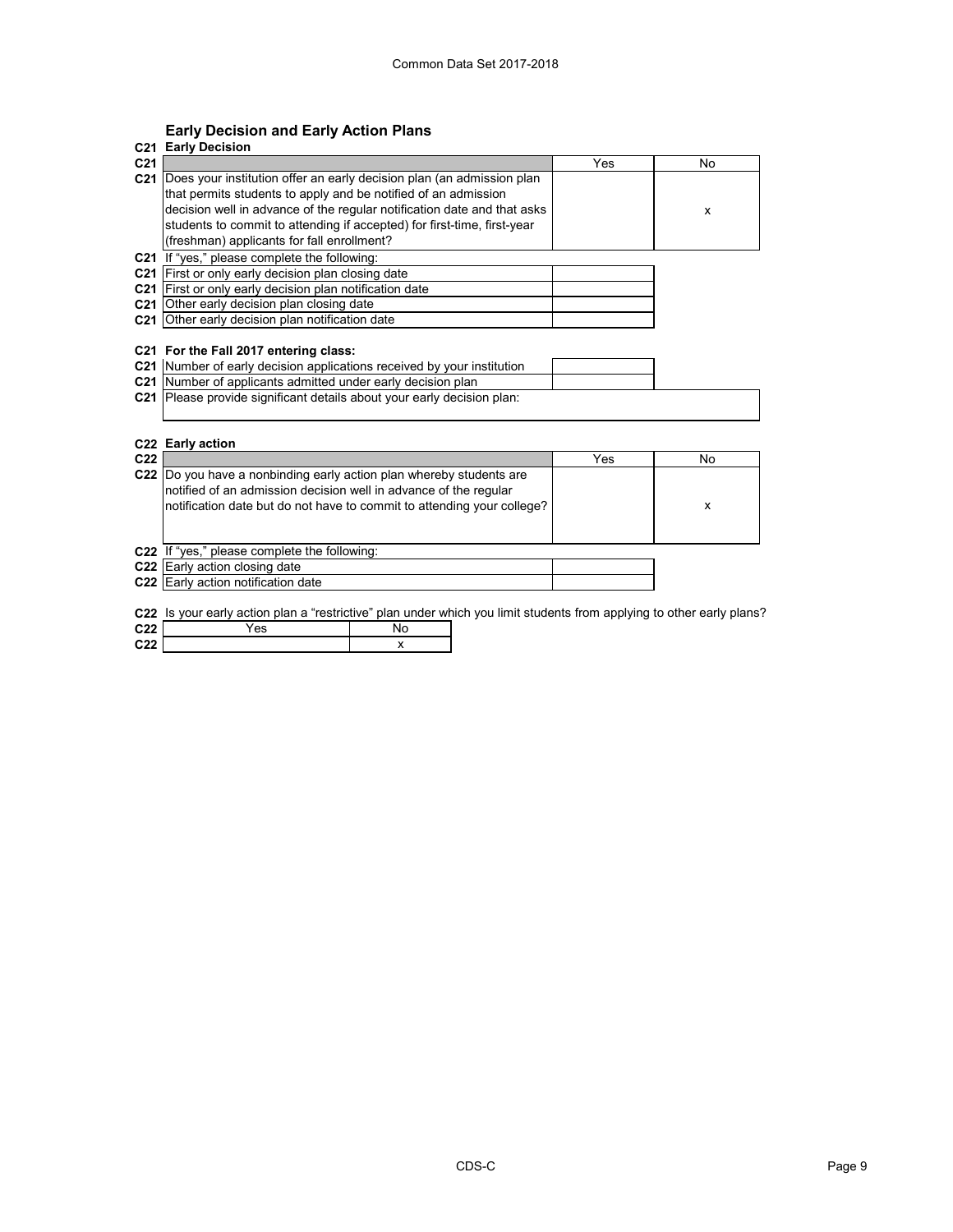# **D. TRANSFER ADMISSION**

### **Fall Applicants**

| D <sub>1</sub> |                                                                                                                                                             | Yes | No |
|----------------|-------------------------------------------------------------------------------------------------------------------------------------------------------------|-----|----|
| D <sub>1</sub> | Does your institution enroll transfer students? (If no,<br>please skip to Section E)                                                                        |     |    |
| D1             | If yes, may transfer students earn advanced standing<br>credit by transferring credits earned from course work<br>completed at other colleges/universities? |     |    |

**D2** Provide the number of students who applied, were admitted, and enrolled as degree-seeking transfer students in Fall 2017.

| D <sub>2</sub> |       | Applicants | Admitted   | Enrolled   |
|----------------|-------|------------|------------|------------|
|                |       |            | Applicants | Applicants |
| D <sub>2</sub> | Men   | 118        | 108        |            |
| D <sub>2</sub> | Women | 125        | 115        | 52         |
| D <sub>2</sub> | ™otal | 243        | 223        | 119        |

## **Application for Admission**

- **D3** Indicate terms for which transfers may enroll:
- **Fall Example 23**
- **D3** Winter
- **D3** Spring **N**
- **D3** Summer X

| D <sub>4</sub> |                                                                                                                         | Yes | No |
|----------------|-------------------------------------------------------------------------------------------------------------------------|-----|----|
| D <sub>4</sub> | Must a transfer applicant have a minimum number of<br>credits completed or else must apply as an entering<br>Ifreshman? |     |    |
| D <sub>4</sub> | If yes, what is the minimum number of credits and the unit<br>of measure?                                               | 24  |    |

**D5** Indicate all items required of transfer students to apply for admission:

| D <sub>5</sub> |                                                            | Required of All | Recommended<br>of All | Recommended<br>of Some | Required of Some | Not Required |
|----------------|------------------------------------------------------------|-----------------|-----------------------|------------------------|------------------|--------------|
| D <sub>5</sub> | High school transcript                                     |                 |                       |                        | x                |              |
| D5             | College transcript(s)                                      | x               |                       |                        |                  |              |
| D <sub>5</sub> | Essay or personal                                          |                 |                       |                        | x                |              |
|                | statement                                                  |                 |                       |                        |                  |              |
| D5             | Interview                                                  |                 |                       |                        | x                |              |
| D <sub>5</sub> | Standardized test scores                                   |                 |                       |                        | x                |              |
| D5             | Statement of good<br>standing from prior<br>institution(s) |                 |                       |                        | x                |              |

| <b>D6</b> If a minimum high school grade point average is required |      |
|--------------------------------------------------------------------|------|
| of transfer applicants, specify (on a 4.0 scale):                  | 2.00 |
|                                                                    |      |
| D7   If a minimum college grade point average is required of       |      |
| transfer applicants, specify (on a 4.0 scale):                     | 2.00 |

**D8** List any other application requirements specific to transfer applicants: Transfer students must submit their final high school transcripts and official ACT or SAT scores if they have less than 24 transferable hours.

**D9** List application priority, closing, notification, and candidate reply dates for transfer students. If applications are reviewed on a continuous or rolling basis, place a check mark in the "Rolling admission" column.

| D <sub>9</sub> |             | <b>Priority Date</b> | <b>Closing Date</b> | <b>Notification Date</b> | <b>Reply Date</b> | <b>Rolling</b><br><b>Admission</b> |
|----------------|-------------|----------------------|---------------------|--------------------------|-------------------|------------------------------------|
| D9             | <b>Fall</b> |                      |                     |                          |                   |                                    |
| D <sub>9</sub> | Winter      |                      |                     |                          |                   |                                    |
| D <sub>9</sub> | Spring      |                      |                     |                          |                   |                                    |
| D <sub>9</sub> | Summer      |                      |                     |                          |                   | ^                                  |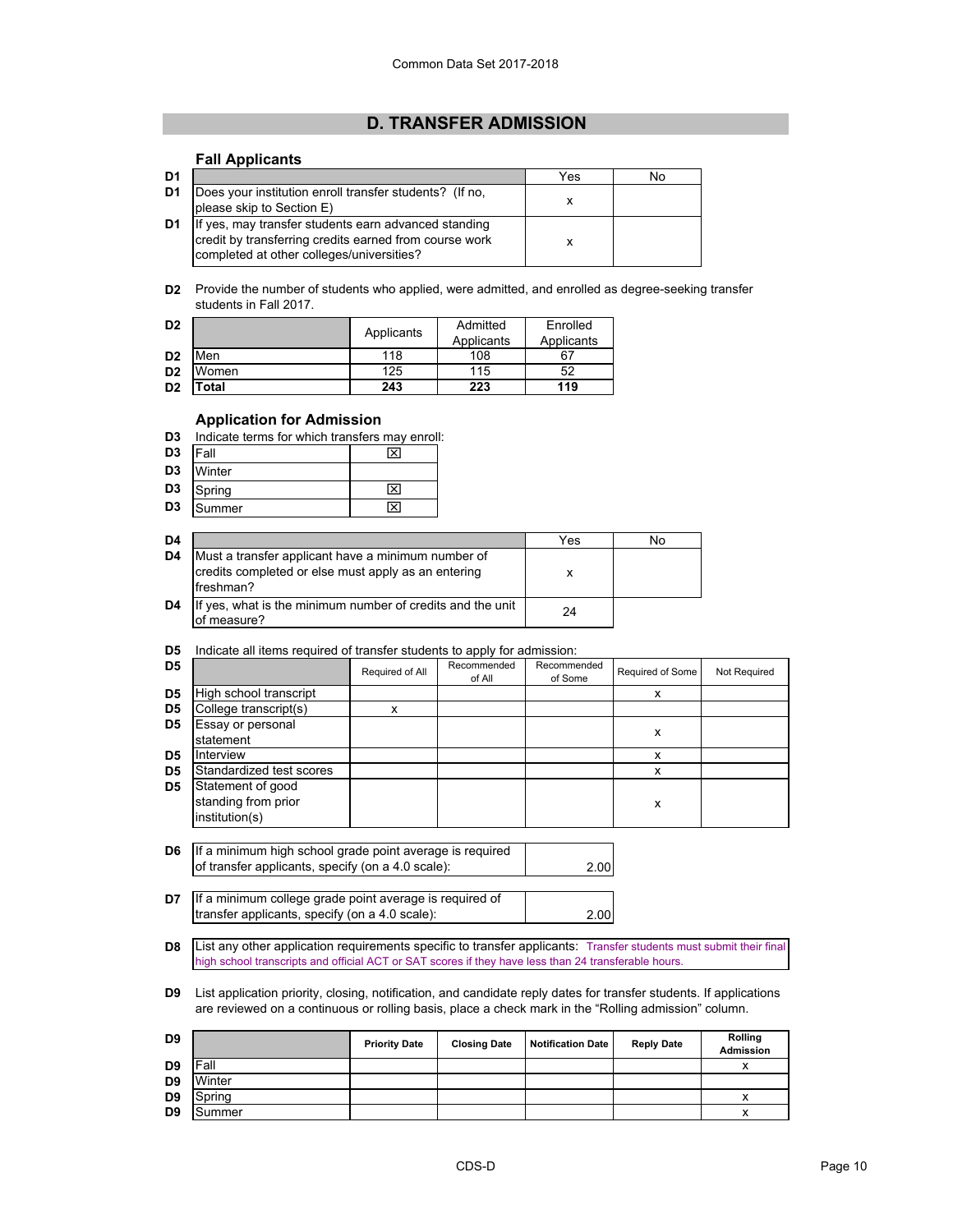| D <sub>10</sub> |                                                                                                              | Yes    | No        |  |
|-----------------|--------------------------------------------------------------------------------------------------------------|--------|-----------|--|
|                 | D10 Does an open admission policy, if reported, apply to                                                     |        |           |  |
|                 | transfer students?                                                                                           |        |           |  |
|                 |                                                                                                              |        |           |  |
|                 | <b>D11</b> Describe additional requirements for transfer admission, if applicable:                           |        |           |  |
|                 |                                                                                                              |        |           |  |
|                 | <b>Transfer Credit Policies</b>                                                                              |        |           |  |
|                 | <b>D12</b> Report the lowest grade earned for any course that may be                                         |        |           |  |
|                 | transferred for credit:                                                                                      | $C^*$  |           |  |
|                 |                                                                                                              |        |           |  |
| D <sub>13</sub> |                                                                                                              | Number | Unit Type |  |
|                 | <b>D13</b> Maximum number of credits or courses that may be                                                  |        | semester  |  |
|                 | transferred from a two-year institution:                                                                     | 66     | hours     |  |
|                 |                                                                                                              |        |           |  |
| D <sub>14</sub> |                                                                                                              | Number | Unit Type |  |
|                 | D14 Maximum number of credits or courses that may be                                                         | 93     | semester  |  |
|                 | transferred from a four-year institution:                                                                    |        | hours     |  |
|                 | <b>D15</b> Minimum number of credits that transfers must complete at                                         |        |           |  |
|                 | your institution to earn an associate degree:                                                                |        |           |  |
|                 |                                                                                                              | N/A    |           |  |
|                 | D16 Minimum number of credits that transfers must complete at                                                |        |           |  |
|                 | your institution to earn a bachelor's degree:                                                                | 31     |           |  |
|                 |                                                                                                              |        |           |  |
|                 |                                                                                                              |        |           |  |
|                 | D17 Describe other transfer credit policies: *Must complete a minimum of 25 percent of the semester hours at |        |           |  |
|                 | Hardin-Simmons University with at least 12 advanced hours in major and 6 advanced hours in minor. A          |        |           |  |
|                 | student may petition to transfer no more than two courses with grades of D, provided the resulting overall   |        |           |  |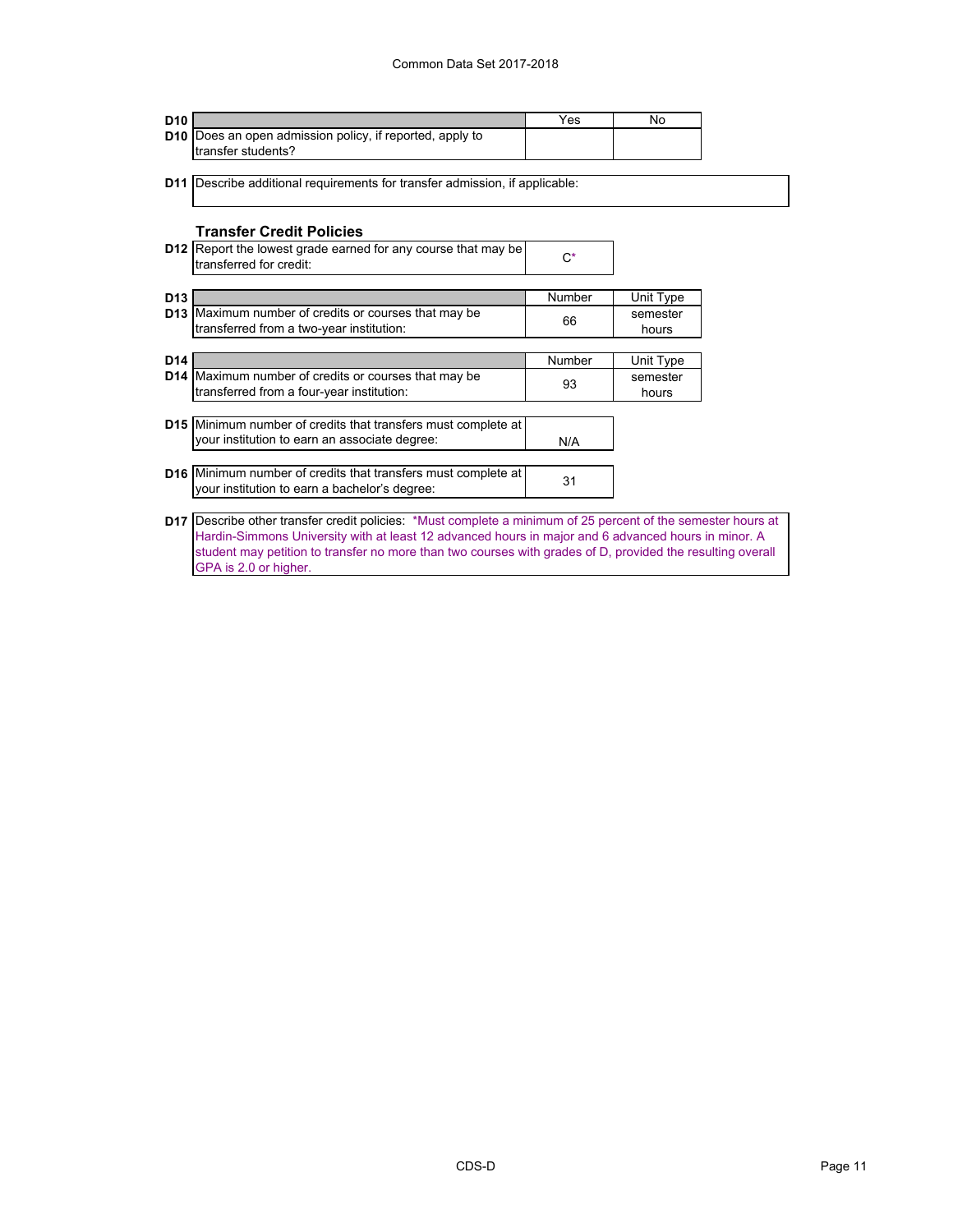# **E. ACADEMIC OFFERINGS AND POLICIES**

#### **E1 Special study options:** Identify those programs available at your institution. Refer to the glossary for definitions.

|                | טו שטווווווטו.                      |   |
|----------------|-------------------------------------|---|
| E <sub>1</sub> | Accelerated program                 | x |
| E1             | Cooperative education program       |   |
| E <sub>1</sub> | Cross-registration                  | X |
| E <sub>1</sub> | Distance learning                   | Χ |
| E1             | Double major                        | X |
| E1             | Dual enrollment                     | X |
| E <sub>1</sub> | English as a Second Language (ESL)  |   |
| E <sub>1</sub> | Exchange student program (domestic) |   |
| E <sub>1</sub> | External degree program             |   |
| E <sub>1</sub> | Honors Program                      | X |
| E <sub>1</sub> | Independent study                   | x |
| E <sub>1</sub> | Internships                         | X |
| E <sub>1</sub> | Liberal arts/career combination     |   |
| E <sub>1</sub> | Student-designed major              |   |
| E <sub>1</sub> | Study abroad                        | X |
| E <sub>1</sub> | Teacher certification program       | x |
| E <sub>1</sub> | Weekend college                     |   |
| E1             | Other (specify):                    |   |
|                |                                     |   |

**E2 This question has been removed from the Common Data Set.**

# **E3 Areas in which all or most students are required to complete some course**

|                | work prior to graduation:                                           |   |
|----------------|---------------------------------------------------------------------|---|
| E3             | Arts/fine arts                                                      | x |
| E3             | Computer literacy                                                   | x |
| E3             | English (including composition)                                     | x |
| E <sub>3</sub> | Foreign languages                                                   |   |
| E <sub>3</sub> | History                                                             |   |
| E3             | <b>Humanities</b>                                                   | x |
| E3             | <b>Mathematics</b>                                                  | x |
| E3             | Philosophy                                                          |   |
| E3             | Sciences (biological or physical)                                   | x |
| E3             | Social science                                                      | x |
| E3             | Other (describe):<br>Bible (2 semesters) & writing proficiency exam | x |
|                |                                                                     |   |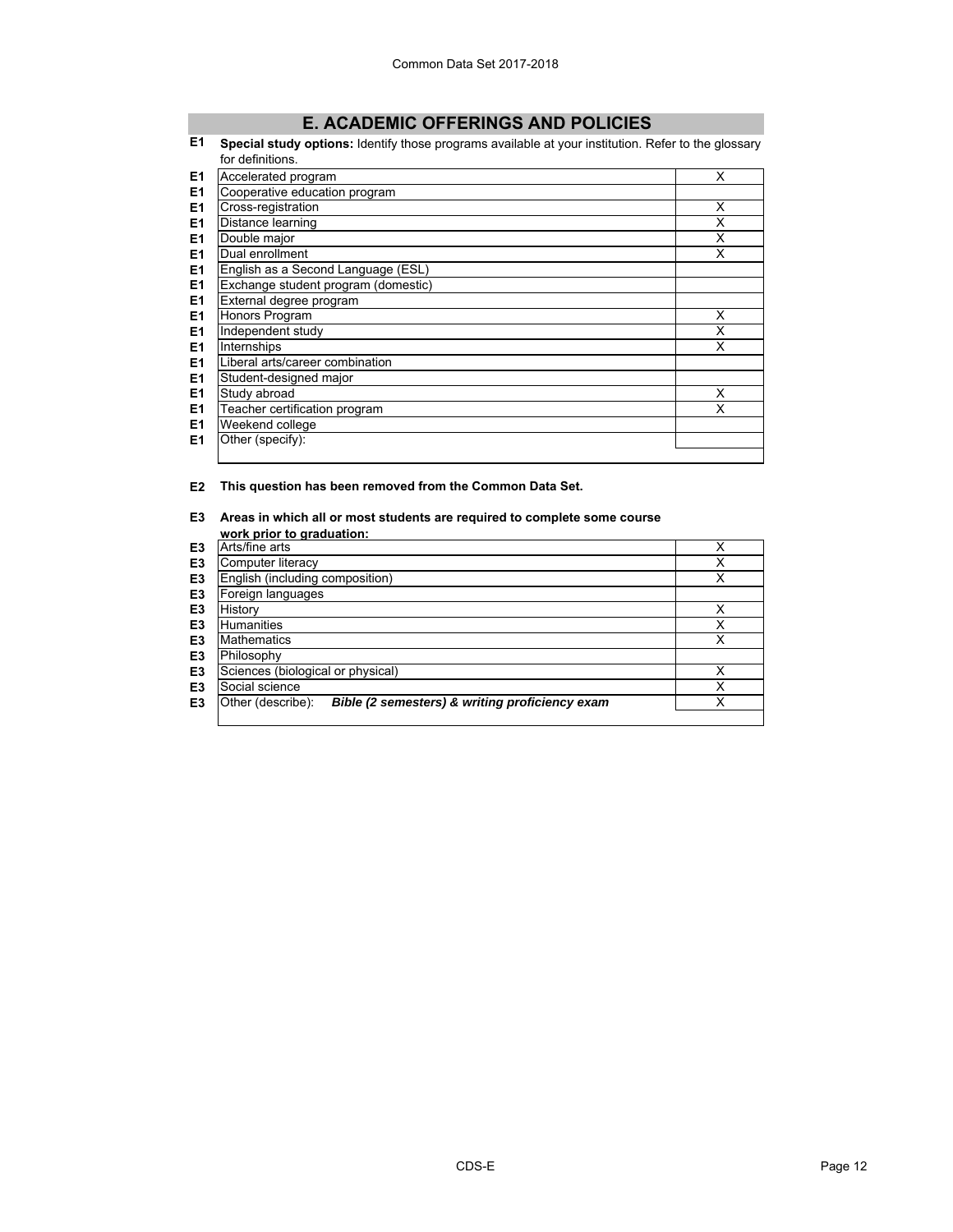# **F. STUDENT LIFE**

**F1** Percentages of first-time, first-year (freshman) degree-seeking students and degree-seeking undergraduates enrolled in Fall 2017 who fit the following categories:

| F <sub>1</sub> |                                                     | First-time, first-year |                |
|----------------|-----------------------------------------------------|------------------------|----------------|
|                |                                                     | (freshman)             | Undergraduates |
|                |                                                     | students               |                |
| F <sub>1</sub> | Percent who are from out of state (exclude          |                        |                |
|                | international/nonresident aliens from the numerator |                        |                |
|                | and denominator)                                    | 3%                     | 3%             |
| F1             | Percent of men who join fraternities                | N/A                    | 6%             |
| F <sub>1</sub> | Percent of women who join sororities                | N/A                    | 10%            |
| F <sub>1</sub> | Percent who live in college-owned, -operated, or -  |                        |                |
|                | affiliated housing                                  | 84%                    | 49%            |
| F1             | Percent who live off campus or commute              | 16%                    | 51%            |
| F <sub>1</sub> | Percent of students age 25 and older                | 0.4%                   | 10%            |
| F <sub>1</sub> | Average age of full-time students                   | 18                     | 21             |
| F1             | Average age of all students (full- and part-time)   | 18                     | 21             |

**F2 Activities offered** Identify those programs available at your institution.

| F <sub>2</sub> | <b>Campus Ministries</b>     | X                       |
|----------------|------------------------------|-------------------------|
| F <sub>2</sub> | Choral groups                | X                       |
| F <sub>2</sub> | Concert band                 | $\overline{\mathsf{x}}$ |
| F <sub>2</sub> | Dance                        | $\overline{\mathsf{x}}$ |
| F <sub>2</sub> | Drama/theater                | X                       |
| F <sub>2</sub> | <b>International Student</b> |                         |
|                | Organization                 | X                       |
| F <sub>2</sub> | Jazz band                    | Χ                       |
| F <sub>2</sub> | Literary magazine            | $\overline{\mathsf{x}}$ |
| F <sub>2</sub> | Marching band                | $\overline{\mathsf{x}}$ |
| F <sub>2</sub> | Model UN                     | $\overline{\mathsf{x}}$ |
| F <sub>2</sub> | Music ensembles              | $\overline{\mathsf{x}}$ |
| F <sub>2</sub> | <b>Musical theater</b>       | X                       |
| F <sub>2</sub> | Opera                        | X                       |
| F <sub>2</sub> | Pep band                     |                         |
| F <sub>2</sub> | Radio station                |                         |
| F <sub>2</sub> | Student government           | X                       |
| F <sub>2</sub> | Student newspaper            | X                       |
| F <sub>2</sub> | Student-run film society     |                         |
| F <sub>2</sub> | Symphony orchestra           | X                       |
| F <sub>2</sub> | <b>Television station</b>    |                         |
| F <sub>2</sub> | Yearbook                     | X                       |

**F3 ROTC** (program offered in cooperation with Reserve Officers' Training Corps)

| F <sub>3</sub> |                                      | On Campus | At Cooperating<br>Institution | Name of Cooperating Institution |
|----------------|--------------------------------------|-----------|-------------------------------|---------------------------------|
|                | <b>F3</b> Army ROTC is offered:      |           |                               |                                 |
|                | <b>F3</b> Naval ROTC is offered:     |           |                               |                                 |
|                | <b>F3</b> Air Force ROTC is offered: |           |                               |                                 |

**F4 Housing:** Check all types of college-owned, -operated, or -affiliated housing available for undergraduates at your institution.

| F4 | Coed dorms                                                 |   |
|----|------------------------------------------------------------|---|
| F4 | Men's dorms                                                | X |
| F4 | Women's dorms                                              | X |
| F4 | Apartments for married students                            | X |
| F4 | Apartments for single students                             | X |
| F4 | Special housing for disabled<br>students                   | X |
| F4 | Special housing for international                          |   |
|    | students                                                   |   |
| F4 | Fraternity/sorority housing                                |   |
| F4 | Cooperative housing                                        |   |
| F4 | Theme housing                                              |   |
| F4 | Wellness housing                                           |   |
| F4 | Other housing options (specify):                           | X |
|    | single & duplex housing with priority<br>given to families |   |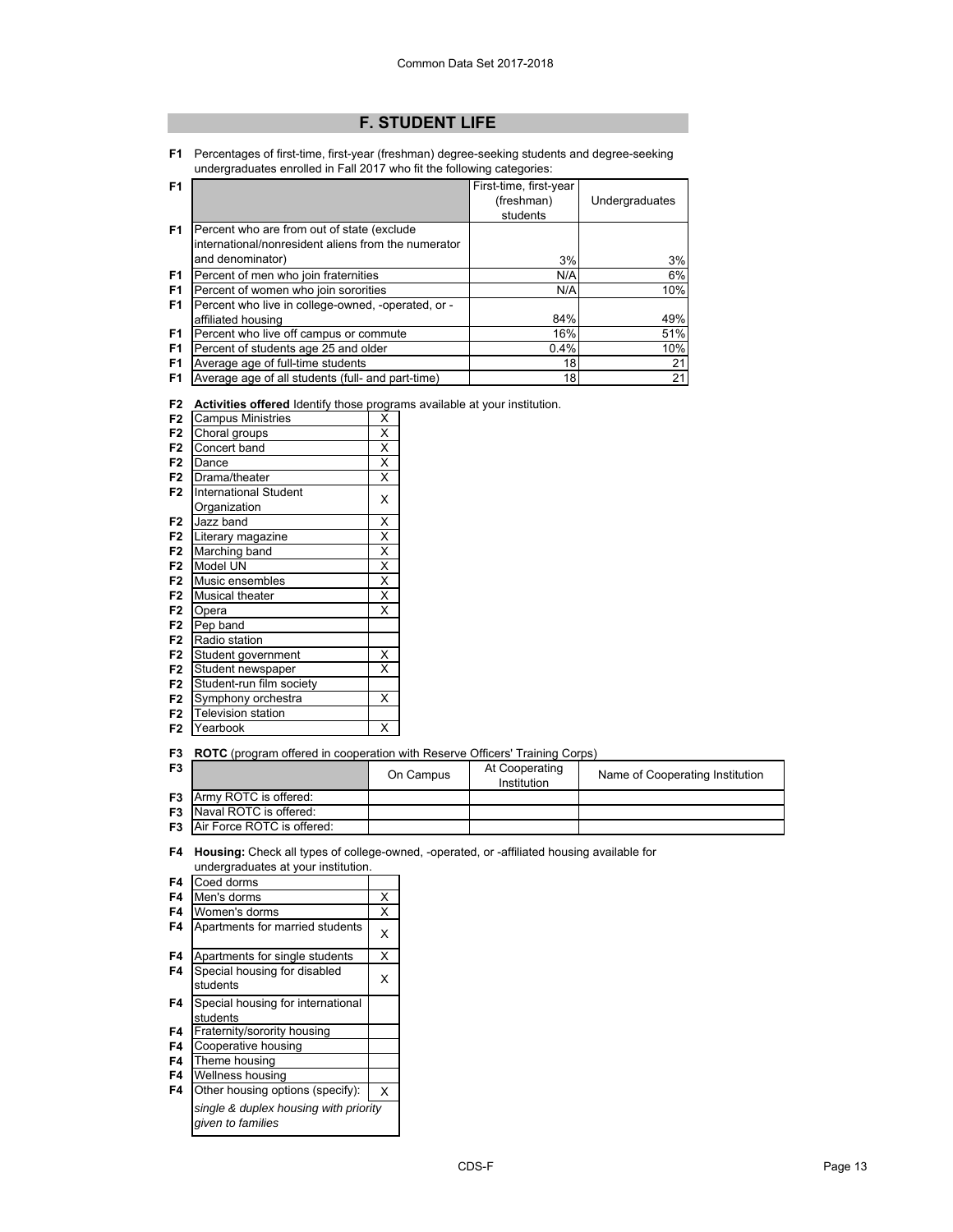# **G. ANNUAL EXPENSES**

**G0** Please provide the URL of your institution's net price calculator:

http://www.hsutx.edu/offices/financial-aid/financial-calculators/

**Provide 2018-2019 academic year costs of attendance for the following categories that are applicable to your institution.**

Check here if your institution's 2018-2019 academic year costs of attendance are not available at this time and provide an approximate date (i.e., month/day) when your institution's final 2018-2019 academic year costs of attendance will be available:

**G1 Undergraduate full-time tuition, required fees, room and board List the typical tuition, required fees, and room and board for a full-time undergraduate student for the FULL 2018-2019 academic year (30 semester or 45 quarter hours for institutions that derive annual tuition by multiplying credit hour cost by number of credits). A full academic year refers to the period of time generally extending from September to June; usually equated to two semesters, two trimesters, three quarters, or the period covered by a four-one-four plan. Room and board is defined as double occupancy and 19 meals per week or the maximum meal plan. Required fees include only charges that all full-time students must pay that are not included in tuition (e.g., registration, health, or activity fees.) Do not include optional fees (e.g., parking, laboratory use).**

| G1             |                                                                                                                                         | First-Year | Undergraduates   |           |
|----------------|-----------------------------------------------------------------------------------------------------------------------------------------|------------|------------------|-----------|
| G1             | <b>PRIVATE INSTITUTIONS</b>                                                                                                             |            |                  |           |
|                | Tuition:                                                                                                                                | \$27,290   | \$27,290         |           |
| G1             | <b>PUBLIC INSTITUTIONS</b>                                                                                                              |            |                  |           |
|                | Tuition:                                                                                                                                |            |                  |           |
|                | In-district                                                                                                                             |            |                  |           |
| G1             | <b>PUBLIC INSTITUTIONS</b>                                                                                                              |            |                  |           |
|                | In-state (out-of-district):                                                                                                             |            |                  |           |
| G1             | <b>PUBLIC INSTITUTIONS</b>                                                                                                              |            |                  |           |
|                | Out-of-state:                                                                                                                           |            |                  |           |
| G1             | NONRESIDENT ALIENS                                                                                                                      |            |                  |           |
|                | Tuition:                                                                                                                                |            |                  |           |
|                |                                                                                                                                         |            |                  |           |
| G1             | <b>REQUIRED FEES:</b>                                                                                                                   | \$1,700    | \$1,700          |           |
|                |                                                                                                                                         |            |                  |           |
| G1             | ROOM AND BOARD:                                                                                                                         |            |                  |           |
|                | (on-campus)                                                                                                                             | \$8,080    | \$8,080          |           |
| G1             | <b>ROOM ONLY:</b>                                                                                                                       |            |                  |           |
|                | (on-campus)                                                                                                                             | \$4,080    | \$4,080          |           |
| G1             | <b>BOARD ONLY:</b>                                                                                                                      |            |                  |           |
|                | (on-campus meal plan)                                                                                                                   | \$4,000    | \$4,000          |           |
| G1<br>G1       | Comprehensive tuition and room and board fee (if your<br>college cannot provide separate tuition and room and<br>board fees):<br>Other: |            |                  |           |
|                |                                                                                                                                         |            |                  |           |
| G <sub>2</sub> |                                                                                                                                         |            | Minimum          | Maximum   |
| G2             | Number of credits per term a student can take for the<br>stated full-time tuition                                                       |            | 12               | 17        |
| G <sub>3</sub> |                                                                                                                                         |            | Yes              | No        |
| G3             | Do tuition and fees vary by year of study (e.g., sophomore,                                                                             |            |                  |           |
|                | junior, senior)?                                                                                                                        |            |                  | x         |
|                |                                                                                                                                         |            |                  |           |
| G4             |                                                                                                                                         |            | $\overline{Yes}$ | <b>No</b> |
| G4             | Do tuition and fees vary by undergraduate instructional                                                                                 |            |                  |           |
|                | program?                                                                                                                                |            |                  | x         |
| G4             |                                                                                                                                         |            |                  |           |
|                |                                                                                                                                         |            | %                |           |
|                | G4 If yes, what percentage of full-time undergraduates pay<br>more than the tuition and fees reported in G1?                            |            |                  |           |

# *2018-2019 Actual Budget Numbers:*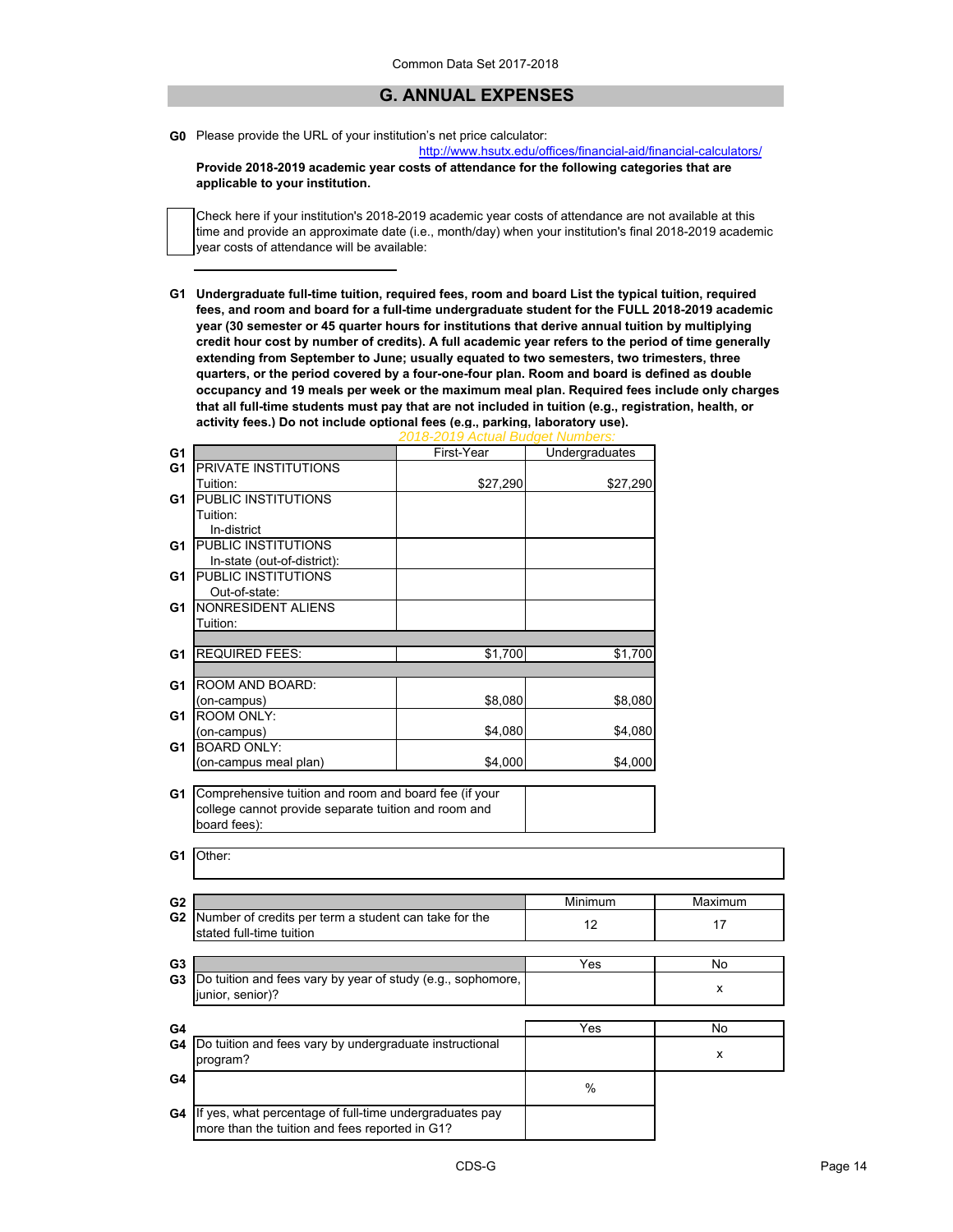**G5** Provide the estimated expenses for a typical full-time undergraduate student:

| G5 |                                 | <b>Residents</b> | Commuters        | Commuters            |
|----|---------------------------------|------------------|------------------|----------------------|
|    |                                 |                  | (living at home) | (not living at home) |
| G5 | Books and supplies              | \$800            | \$800            | \$800                |
| G5 | Room only                       |                  |                  | \$4,080              |
| G5 | Board only                      |                  | \$4,000          | \$4,000              |
| G5 | Room and board total (if your   |                  |                  |                      |
|    | college cannot provide separate |                  |                  |                      |
|    | room and board figures for      |                  |                  |                      |
|    | commuters not living at home):  |                  |                  | \$8,080              |
| G5 | Transportation                  | \$1.200          | \$1.200          | \$1,200              |
| G5 | Other expenses                  | \$1,976          | \$1,976          | \$1,976              |

**G6** Undergraduate per-credit-hour charges (tuition only)

|    | <b>G6 PRIVATE INSTITUTIONS:</b> |          |
|----|---------------------------------|----------|
|    |                                 | \$810.00 |
| G6 | <b>PUBLIC INSTITUTIONS</b>      |          |
|    | In-district:                    |          |
| G6 | <b>IPUBLIC INSTITUTIONS</b>     |          |
|    | In-state (out-of-district):     |          |
| G6 | <b>PUBLIC INSTITUTIONS</b>      |          |
|    | Out-of-state:                   |          |
| G6 | NONRESIDENT ALIENS:             |          |
|    |                                 |          |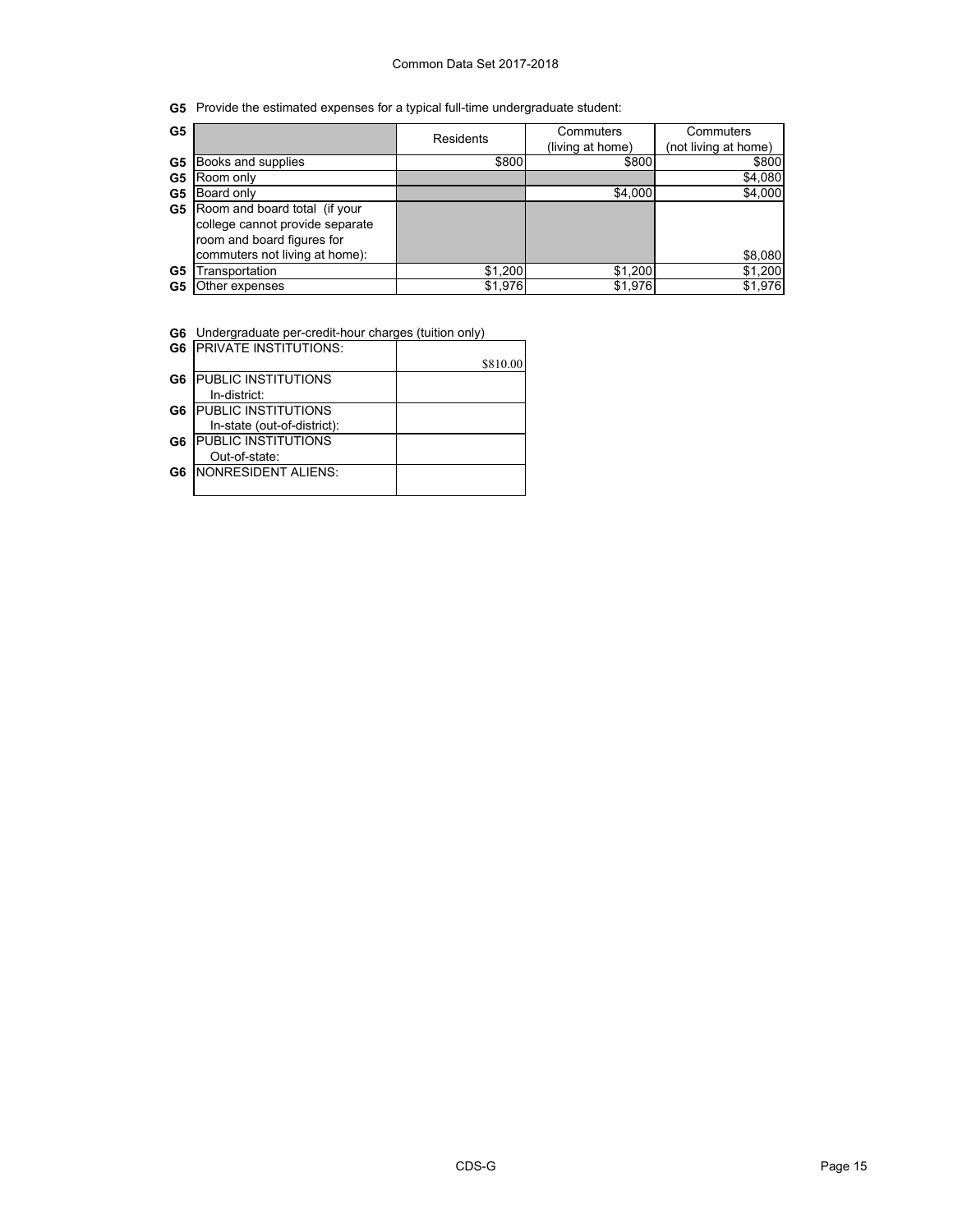# **H. FINANCIAL AID**

# **Aid Awarded to Enrolled Undergraduates**

Enter total dollar amounts awarded to enrolled full-time and less than full-time degree-seeking undergraduates (using the same cohort reported in CDS Question B1, "total degree-seeking" undergraduates) in the following categories. (Note: If the data being reported are final figures for the 2016- 2017 academic year (see the next item below), use the 2016-2017 academic year's CDS Question B1 cohort.) Include aid awarded to international students (i.e., those not qualifying for federal aid). Aid that is non-need-based but that was used to meet need should be reported in the need-based aid columns. (For a suggested order of precedence in assigning categories of aid to cover need, see the entry for "non-needbased scholarship or grant aid" on the last page of the definitions section.)

| H1             |                                                                                                 | 2017-2018<br>estimated | 2016-2017<br>final |
|----------------|-------------------------------------------------------------------------------------------------|------------------------|--------------------|
| H <sub>1</sub> | Indicate the academic year for which data are reported for items H1,<br>IH2. H2A, and H6 below: |                        |                    |

**H3** Which needs-analysis methodology does your institution use in awarding institutional aid?

|                |                                   | . |  |
|----------------|-----------------------------------|---|--|
| H3             | Federal methodology (FM)          |   |  |
|                | H3 Institutional methodology (IM) |   |  |
| H <sub>3</sub> | Both FM and IM                    |   |  |

| H1             |                                                                                                                                            | Need-based \$<br>(Include non-need-<br>based aid used to<br>meet need.) | Non-need-<br>based \$<br>(Exclude non-need-<br>based aid used to<br>meet need.) |
|----------------|--------------------------------------------------------------------------------------------------------------------------------------------|-------------------------------------------------------------------------|---------------------------------------------------------------------------------|
| H <sub>1</sub> | <b>Scholarships/Grants</b>                                                                                                                 |                                                                         |                                                                                 |
| H <sub>1</sub> | Federal                                                                                                                                    | \$4,852,174                                                             | n/a                                                                             |
| H <sub>1</sub> | State (i.e., all states, not only the state in which your institution is<br>located)                                                       | \$1,830,157                                                             | In/a                                                                            |
| H <sub>1</sub> | Institutional: Endowed scholarships, annual gifts and tuition funded<br>grants, awarded by the college, excluding athletic aid and tuition |                                                                         |                                                                                 |
|                | waivers (which are reported below).                                                                                                        | \$1,365,960                                                             | \$31,271,726                                                                    |
| H <sub>1</sub> | Scholarships/grants from external sources (e.g., Kiwanis, National<br>Merit) not awarded by the college                                    | n/a                                                                     | \$721,670                                                                       |
| H <sub>1</sub> | <b>Total Scholarships/Grants</b>                                                                                                           | \$8,048,291                                                             | \$31,993,396                                                                    |
| H <sub>1</sub> | Self-Help                                                                                                                                  |                                                                         |                                                                                 |
| H <sub>1</sub> | Student loans from all sources (excluding parent loans)                                                                                    | \$6,371,292                                                             | \$14,730,284                                                                    |
| H <sub>1</sub> | Federal Work-Study                                                                                                                         | \$152,214                                                               |                                                                                 |
| H <sub>1</sub> | State and other (e.g., institutional) work-study/employment (Note:                                                                         |                                                                         |                                                                                 |
|                | Excludes Federal Work-Study captured above.)                                                                                               | $$13,239$ n/a                                                           |                                                                                 |
| H <sub>1</sub> | <b>Total Self-Help</b>                                                                                                                     | \$6,536,745                                                             | \$14,730,284                                                                    |
| H <sub>1</sub> | <b>Other</b>                                                                                                                               |                                                                         |                                                                                 |
| H <sub>1</sub> | Parent Loans                                                                                                                               | n/a                                                                     | \$3,200,750                                                                     |
| H <sub>1</sub> | <b>Tuition Waivers</b>                                                                                                                     |                                                                         |                                                                                 |
|                | Reporting is optional. Report tuition waivers in this row if you choose to                                                                 |                                                                         |                                                                                 |
|                | report them. Do not report tuition waivers elsewhere.                                                                                      | n/a                                                                     | \$991,560                                                                       |
| H <sub>1</sub> | <b>Athletic Awards</b>                                                                                                                     | n/a                                                                     | n/a                                                                             |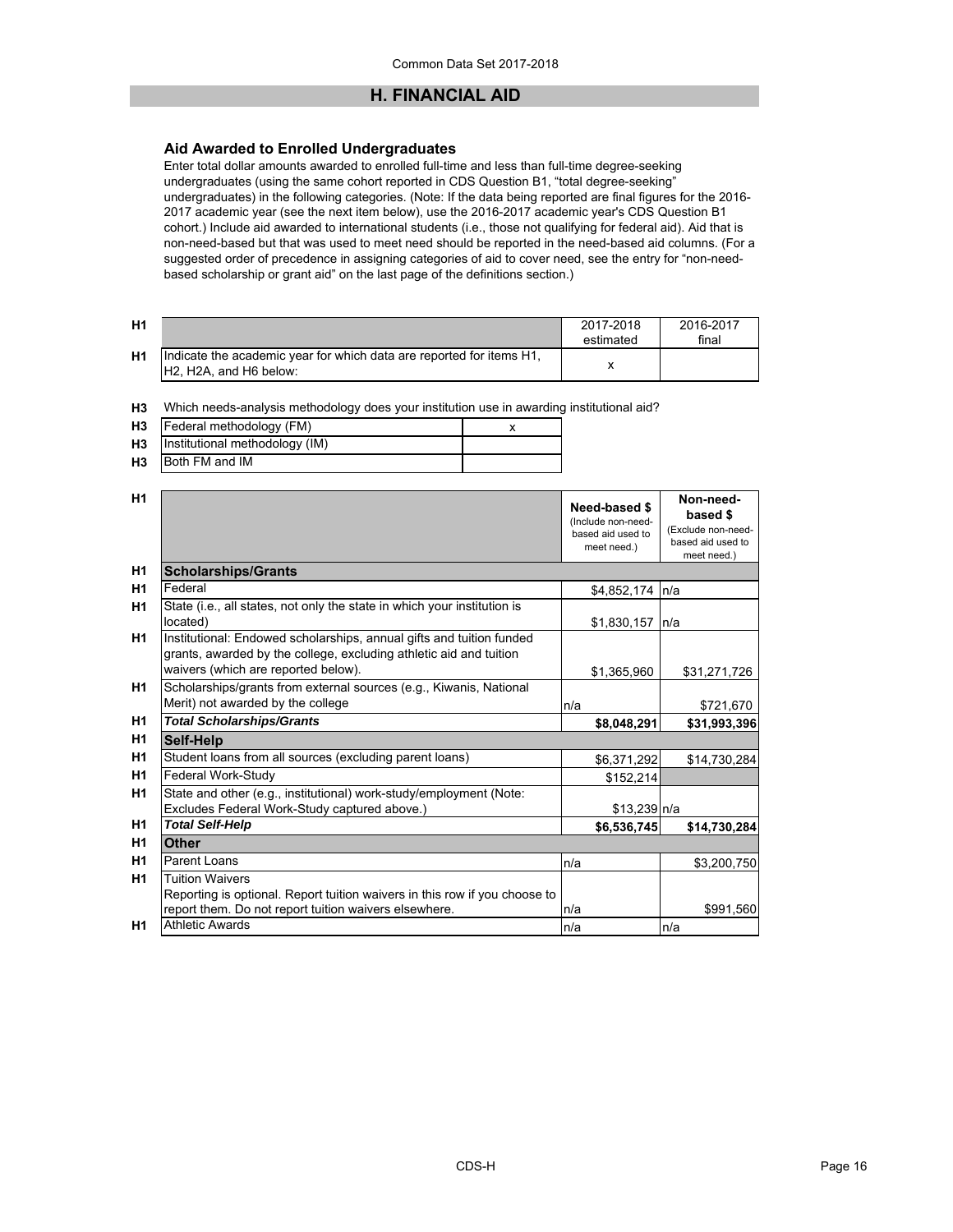**H2 Number of Enrolled Students Awarded Aid:** List the number of degree-seeking full-time and less-thanfull-time undergraduates who applied for and were awarded financial aid from any source. **Aid that is non**need-based but that was used to meet need should be counted as need-based aid. Numbers should reflect the cohort awarded the dollars reported in H1. Note: In the chart below, students may be counted in more than one row, and full-time freshmen should also be counted as full-time undergraduates.

| H <sub>2</sub> |    |                                                                                                                                                                                                                                                                                              | <b>First-time</b><br><b>Full-time</b> | <b>Full-time</b><br>Undergraduate | <b>Less Than</b><br><b>Full-time</b> |
|----------------|----|----------------------------------------------------------------------------------------------------------------------------------------------------------------------------------------------------------------------------------------------------------------------------------------------|---------------------------------------|-----------------------------------|--------------------------------------|
|                |    |                                                                                                                                                                                                                                                                                              | <b>Freshmen</b>                       | (Incl. Fresh.)                    | Undergraduate                        |
| H <sub>2</sub> |    | a) Number of degree-seeking undergraduate students<br>(CDS Item B1 if reporting on Fall 2016 cohort)                                                                                                                                                                                         | 454                                   | 1585                              | 158                                  |
| H <sub>2</sub> |    | b) Number of students in line a who applied for need-<br>based financial aid                                                                                                                                                                                                                 | 453                                   | 1564                              | 78                                   |
| H <sub>2</sub> | c) | Number of students in line <b>b</b> who were determined to<br>have financial need                                                                                                                                                                                                            | 382                                   | 1191                              | 55                                   |
| H <sub>2</sub> |    | d) Number of students in line c who were awarded any<br>financial aid                                                                                                                                                                                                                        | 382                                   | 1191                              | 55                                   |
| H <sub>2</sub> | e) | Number of students in line d who were awarded any<br>need-based scholarship or grant aid                                                                                                                                                                                                     | 303                                   | 929                               | 45                                   |
| H <sub>2</sub> |    | Number of students in line <b>d</b> who were awarded any<br>need-based self-help aid                                                                                                                                                                                                         | 348                                   | 1084                              | 39                                   |
| H <sub>2</sub> |    | g) Number of students in line d who were awarded any non-<br>need-based scholarship or grant aid                                                                                                                                                                                             | 382                                   | 1170                              | 34                                   |
| H <sub>2</sub> |    | h) Number of students in line <b>d</b> whose need was fully met<br>(exclude PLUS loans, unsubsidized loans, and private<br>alternative loans)                                                                                                                                                | 89                                    | 229                               | 2                                    |
| H <sub>2</sub> |    | On average, the percentage of need that was met of<br>students who were awarded any need-based aid.<br>Exclude any aid that was awarded in excess of need as<br>well as any resources that were awarded to replace<br>EFC (PLUS loans, unsubsidized loans, and private<br>alternative loans) | 77.6%                                 | 68.2%                             | 31.4%                                |
| H <sub>2</sub> |    | The average financial aid package of those in line d.<br>Exclude any resources that were awarded to replace<br>EFC (PLUS loans, unsubsidized loans, and private<br>alternative loans)                                                                                                        | \$24,488                              | \$24,855                          | 10,963<br>\$                         |
| H <sub>2</sub> | k) | Average need-based scholarship and grant award of<br>those in line e                                                                                                                                                                                                                         | \$6,165                               | \$6,018                           | \$4,098                              |
| H <sub>2</sub> |    | Average need-based self-help award (excluding PLUS<br>loans, unsubsidized loans, and private alternative loans)<br>of those in line f                                                                                                                                                        | \$5,564                               | \$5,448                           | \$4,333                              |
| H <sub>2</sub> |    | m) Average need-based loan (excluding PLUS loans,<br>unsubsidized loans, and private alternative loans) of<br>those in line f who were awarded a need-based loan                                                                                                                             | \$3,220                               | \$4,142                           | \$3,575                              |

**H2A Number of Enrolled Students Awarded Non-need-based Scholarships and Grants**: List the number of degree-seeking full-time and less-than-full-time undergraduates who had no financial need and who were awarded institutional non-need-based scholarship or grant aid. Numbers should reflect the cohort awarded the dollars reported in H1. Note: In the chart below, students may be counted in more than one row, and full-time freshmen should also be counted as full-time undergraduates.

| H2A               |                                                                                                                                                                                                                  | <b>First-time</b><br><b>Full-time</b><br><b>Freshmen</b> | <b>Full-time</b><br>Undergrad<br>(Incl. Fresh.) | <b>Less Than</b><br><b>Full-time</b><br><b>Undergrad</b> |
|-------------------|------------------------------------------------------------------------------------------------------------------------------------------------------------------------------------------------------------------|----------------------------------------------------------|-------------------------------------------------|----------------------------------------------------------|
| $H2A \ln$         | Number of students in line a who had no financial need<br>and who were awarded institutional non-need-based<br>scholarship or grant aid (exclude those who were<br>awarded athletic awards and tuition benefits) | 71                                                       | 374                                             | 30                                                       |
| $H2A$ (o)         | Average dollar amount of institutional non-need-based<br>scholarship and grant aid awarded to students in line n                                                                                                 | 15,249<br>\$.                                            | 12,914<br>\$                                    | 2,966<br>S.                                              |
| $H2A$ $ p\rangle$ | Number of students in line a who were awarded an<br>institutional non-need-based athletic scholarship or<br>grant                                                                                                | n/a                                                      | n/a                                             | n/a                                                      |
| H2A  q            | Average dollar amount of institutional non-need-based<br>athletic scholarships and grants awarded to students in<br>line <b>p</b>                                                                                | n/a                                                      | n/a                                             | n/a                                                      |

**H3** Incorporated into H1 above.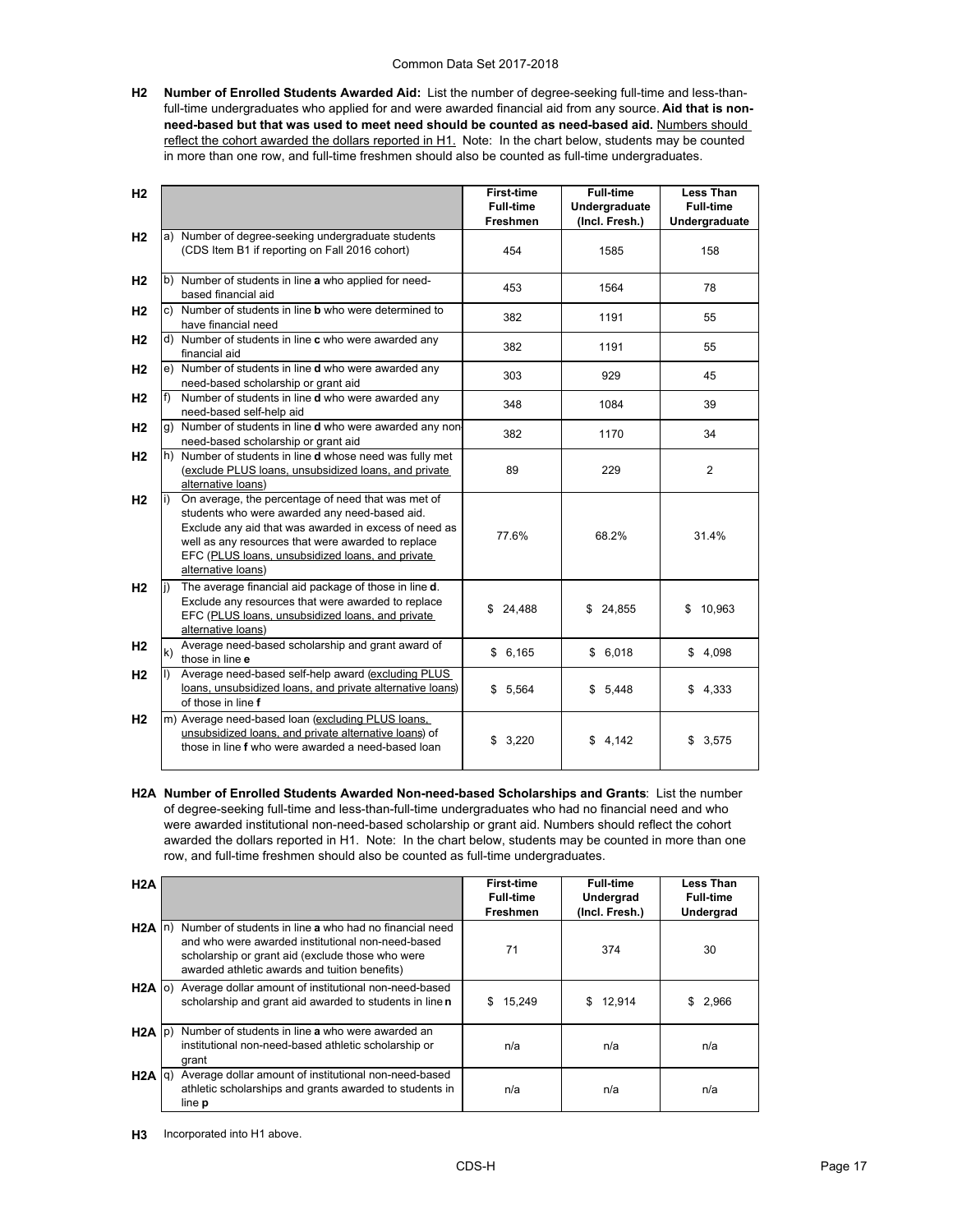**Note:** These are the graduates and loan types to include and exclude in order to fill out CDS H4 and H5.

Include: \* 2017 undergraduate class: all students who started at your institution as first- time students and received a bachelor's degree between July 1, 2016 and June 30, 2017.

\* only loans made to students who borrowed

while enrolled at your institution.

\* co-signed loans.

Exclude: \* students who transferred in.

- \* money borrowed at other institutions.
- \* parent loans

**H5**

\* students who did not graduate or who graduated with another degree or certificate (but no bachelor's degree)

| H4 | Provide the number of students in the 2017 undergraduate class who started at your        |     |
|----|-------------------------------------------------------------------------------------------|-----|
|    | linstitution as first-time students and received a bachelor's degree between July 1, 2016 |     |
|    | and June 30, 2017. Exclude students who transferred into your institution                 |     |
|    |                                                                                           |     |
|    |                                                                                           | 211 |

provide better information about student borrowing from federal and nonfederal (institutional, state, commercial) sources. The numbers,<br>Proportances and averages for each row should be based only on the loan source specifi Number and percent of students in class (defined in H4 above) borrowing from federal, non-federal, and any loan sources, and the average (or mean) amount borrowed. NOTE: The "Average per-undergraduate-borrower cumulative principal borrowed," is designed to percentages, and averages for each row should be based only on the loan source specified for the particular row. For example, the

federal loans average (row b) should only be the cumulative average of federal loans and the private loans average (row e) should only be the cumulative average of private loans.

| <b>Source/Type of Loan</b>                                                                                                                                                                                                                                | Number in the<br>class (defined in<br>H <sub>4</sub> above) who<br>borrowed from<br>the types of loans<br>specified in the<br>first column | Percent of the<br>class (defined<br>above) who<br>borrowed from<br>the types of<br>loans specified in<br>the first column<br>(nearest 1%) | Average per-<br>undergraduate-<br><b>borrower</b><br>cumulative<br>principal<br>borrowed from<br>the types of loans<br>specified in the<br>first column<br>(nearest \$1) |
|-----------------------------------------------------------------------------------------------------------------------------------------------------------------------------------------------------------------------------------------------------------|--------------------------------------------------------------------------------------------------------------------------------------------|-------------------------------------------------------------------------------------------------------------------------------------------|--------------------------------------------------------------------------------------------------------------------------------------------------------------------------|
| a) Any Ioan program: Federal Perkins, Federal Stafford<br>Subsidized and Unsubsidized, institutional, state, private<br>loans that your institution is aware of, etc. Include both<br>Federal Direct Student Loans and Federal Family<br>Education Loans. | 144                                                                                                                                        | 68.20%                                                                                                                                    | \$51,346                                                                                                                                                                 |
| b) Federal loan programs: Federal Perkins, Federal<br>Stafford Subsidized and Unsubsidized, Include both<br>Federal Direct Student Loans and Federal Family<br>Education Loans.                                                                           | 140                                                                                                                                        | 66.40%                                                                                                                                    | \$27,799                                                                                                                                                                 |
| c) Institutional loan programs.                                                                                                                                                                                                                           | $\Omega$                                                                                                                                   | $0.00\%$                                                                                                                                  | \$0                                                                                                                                                                      |
| d) State loan programs.                                                                                                                                                                                                                                   | 25                                                                                                                                         | 11.80%                                                                                                                                    | \$22,777                                                                                                                                                                 |
| e) Private student loans made by a bank or<br>lender.                                                                                                                                                                                                     | 23                                                                                                                                         | 10.90%                                                                                                                                    | \$28,796                                                                                                                                                                 |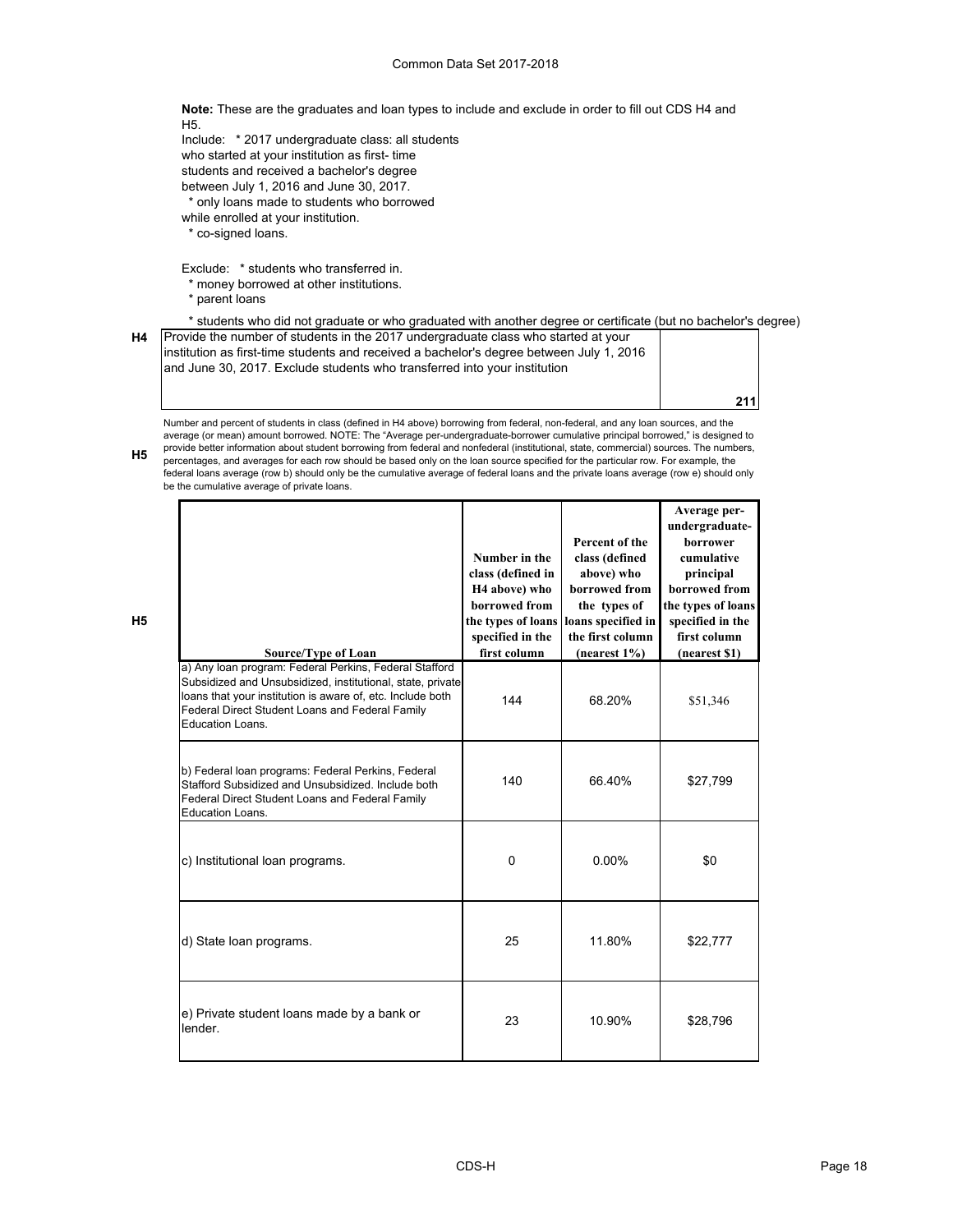**Aid to Undergraduate Degree-seeking Nonresident Aliens** (Note: Report numbers and dollar amounts for the same academic year checked in item H1.)

**H6** Indicate your institution's policy regarding institutional scholarship and grant aid for undergraduate degreeseeking nonresident aliens:

| H6  Institutional need-based scholarship or grant aid is available      |  |
|-------------------------------------------------------------------------|--|
| H6   Institutional non-need-based scholarship or grant aid is available |  |
| H6   Institutional scholarship or grant aid is not available            |  |

| H <sub>6</sub> | If institutional financial aid is available for undergraduate degree-seeking nonresident<br>aliens, provide the number of undergraduate degree-seeking nonresident aliens who<br>were awarded need-based or non-need-based aid: | 33 <sup>1</sup> |
|----------------|---------------------------------------------------------------------------------------------------------------------------------------------------------------------------------------------------------------------------------|-----------------|
| H <sub>6</sub> | Average dollar amount of institutional financial aid awarded to undergraduate degree-<br>seeking nonresident aliens:                                                                                                            | \$16,725        |
| H <sub>6</sub> | Total dollar amount of institutional financial aid awarded to undergraduate degree-<br>seeking nonresident aliens:                                                                                                              | \$551,925       |

**H7** Check off all financial aid forms nonresident alien first-year financial aid applicants must submit:

| <b>H7</b> | Institution's own financial aid form              |  |  |  |  |  |
|-----------|---------------------------------------------------|--|--|--|--|--|
| <b>H7</b> | <b>CSS/Financial Aid PROFILE</b>                  |  |  |  |  |  |
| <b>H7</b> | International Student's Financial Aid Application |  |  |  |  |  |
| <b>H7</b> | International Student's Certification of Finances |  |  |  |  |  |
| <b>H7</b> | Other (specify):                                  |  |  |  |  |  |
|           |                                                   |  |  |  |  |  |

# **Process for First-Year/Freshman Students**

**H8** Check off all financial aid forms domestic first-year (freshman) financial aid applicants must submit:

| H8             | <b>FAFSA</b>                         |  |  |  |  |  |  |
|----------------|--------------------------------------|--|--|--|--|--|--|
| H <sub>8</sub> | Institution's own financial aid form |  |  |  |  |  |  |
| H <sub>8</sub> | <b>ICSS/Financial Aid PROFILE</b>    |  |  |  |  |  |  |
| H <sub>8</sub> | State aid form                       |  |  |  |  |  |  |
| H <sub>8</sub> | Noncustodial PROFILE                 |  |  |  |  |  |  |
| H <sub>8</sub> | Business/Farm Supplement             |  |  |  |  |  |  |
| H <sub>8</sub> | Other (specify):                     |  |  |  |  |  |  |
|                |                                      |  |  |  |  |  |  |

**H9** Indicate filing dates for first-year (freshman) students:<br>
Driegity date for filing required financial aid forms:

| H9   Priority date for filing required financial aid forms:        |
|--------------------------------------------------------------------|
| <b>LIA ID</b> and the contact the monotonical financial and famous |

| H <sub>9</sub> | Deadline for filing required financial aid forms:                  |  |
|----------------|--------------------------------------------------------------------|--|
| <b>H9</b>      | No deadline for filing required forms (applications processed on a |  |
|                | rolling basis):                                                    |  |

**H10** Indicate notification dates for first-year (freshman) students (answer a or b):

|                 | <b>H10</b> $\vert_{a}$ Students notified on or about (date): |      |    |
|-----------------|--------------------------------------------------------------|------|----|
| H <sub>10</sub> |                                                              | Yes  | No |
|                 | $H10$ b) Students notified on a rolling basis:               |      |    |
| H <sub>10</sub> | If yes, starting date:                                       | 12/1 |    |

### **H11** Indicate reply dates:

| H11 Students must reply by (date):        |  |  |
|-------------------------------------------|--|--|
| $H11$ or within<br>weeks of notification. |  |  |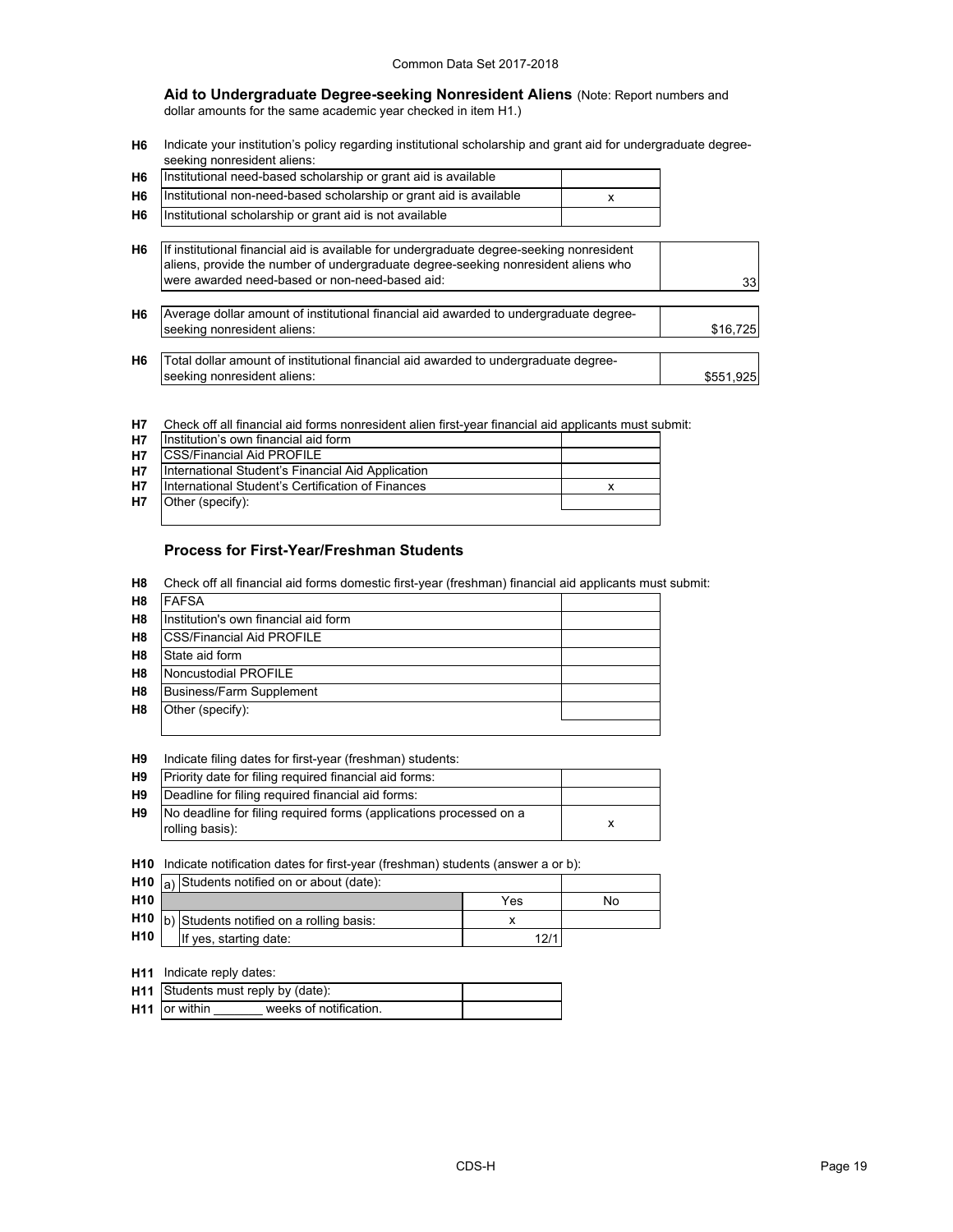# **Types of Aid Available**

Please check off all types of aid available to undergraduates at your institution:

**H12** Loans

|  |  |  |  |  | <b>H12 FEDERAL DIRECT STUDENT LOAN PROGRAM (DIRECT LOAN)</b> |  |  |
|--|--|--|--|--|--------------------------------------------------------------|--|--|
|--|--|--|--|--|--------------------------------------------------------------|--|--|

| H <sub>12</sub> | Direct Subsidized Stafford Loans                  |   |
|-----------------|---------------------------------------------------|---|
| H <sub>12</sub> | Direct Unsubsidized Stafford Loans                | x |
|                 | <b>H12</b> Direct PLUS Loans                      | х |
|                 |                                                   |   |
|                 | <b>H12</b> Federal Perkins Loans                  |   |
|                 | <b>H12</b> Federal Nursing Loans                  | x |
| H <sub>12</sub> | State Loans                                       |   |
| H12             | College/university loans from institutional funds | x |
|                 | $H12$ Other (specify):                            |   |
|                 |                                                   |   |

### **H13** Scholarships and Grants

**H13** NEED-BASED:

| H <sub>13</sub> | <b>Federal Pell</b>                                                      |   |
|-----------------|--------------------------------------------------------------------------|---|
| H <sub>13</sub> | <b>SEOG</b>                                                              | x |
| H <sub>13</sub> | State scholarships/grants                                                | x |
|                 | <b>H13</b> Private scholarships                                          | x |
|                 | H13 College/university scholarship or grant aid from institutional funds | x |
|                 | <b>H13</b> United Negro College Fund                                     |   |
|                 | H13 Federal Nursing Scholarship                                          |   |
|                 | H13 Other (specify):                                                     |   |
|                 |                                                                          |   |

**H14** Check off criteria used in awarding institutional aid. Check all that apply.

| H <sub>14</sub> |                          | Non-Need Based | Need-Based |
|-----------------|--------------------------|----------------|------------|
| H <sub>14</sub> | Academics                | x              |            |
| H <sub>14</sub> | Alumni affiliation       | x              |            |
| H <sub>14</sub> | Art                      | x              |            |
| H <sub>14</sub> | <b>Athletics</b>         |                |            |
| H <sub>14</sub> | Job skills               |                |            |
| H <sub>14</sub> | ROTC                     |                |            |
| H <sub>14</sub> | Leadership               | x              |            |
| H <sub>14</sub> | Minority status          | x              |            |
| H <sub>14</sub> | Music/drama              | x              |            |
| H <sub>14</sub> | Religious affiliation    | x              |            |
| H14             | State/district residency | x              |            |
|                 |                          |                |            |

**H15** If your institution has recently implemented any major financial aid policy, program, or initiative to make your institution more affordable to incoming students such as replacing loans with grants, or waiving costs for families below a certain income level please provide details below: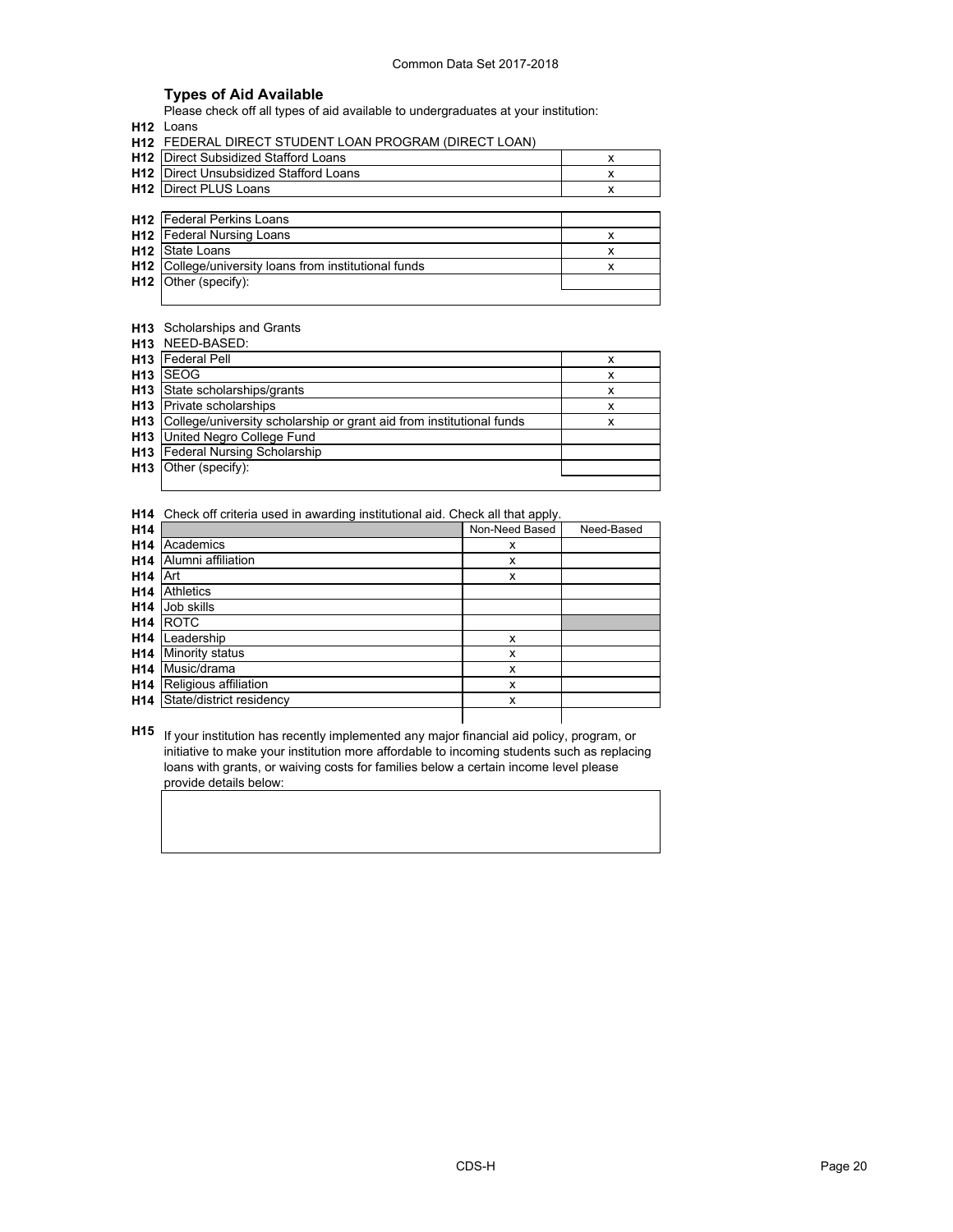# **I. INSTRUCTIONAL FACULTY AND CLASS SIZE**

### **Please report the number of instructional faculty members in each category for Fall 2017. Include faculty who are on your institution's payroll on the census date your institution uses for**

#### **I1 IPEDS/AAUP.**

The following definition of full-time instructional faculty is used by the American Association of University Professors (AAUP) in its annual Faculty Compensation Survey (the part time definitions are not used by AAUP). Instructional Faculty is defined as those members of the instructional-research staff whose major regular assignment is instruction, including those with released time for research. Use the chart below to determine inclusions and exclusions:

|                                                                                                                                                                                                                                          | Full-time | Part-time                                                                       |
|------------------------------------------------------------------------------------------------------------------------------------------------------------------------------------------------------------------------------------------|-----------|---------------------------------------------------------------------------------|
| (a) instructional faculty in preclinical and clinical medicine, faculty who are not paid (e.g.,<br>those who donate their services or are in the military), or research-only faculty, post-<br>doctoral fellows, or pre-doctoral fellows | Exclude   | Include only if<br>they teach one<br>or more non-<br>clinical credit<br>courses |
| (b) administrative officers with titles such as dean of students, librarian, registrar, coach,<br>and the like, even though they may devote part of their time to classroom instruction and<br>may have faculty status                   | Exclude   | Include if they<br>teach one or<br>more non-<br>clinical credit<br>courses      |
| (c) other administrators/staff who teach one or more non-clinical credit courses even<br>though they do not have faculty status                                                                                                          | Exclude   | Include                                                                         |
| (d) undergraduate or graduate students who assist in the instruction of courses, but have<br>titles such as teaching assistant, teaching fellow, and the like                                                                            | Exclude   | Exclude                                                                         |
| (e) faculty on sabbatical or leave with pay                                                                                                                                                                                              | Include   | Exclude                                                                         |
| (f) faculty on leave without pay                                                                                                                                                                                                         | Exclude   | Exclude                                                                         |
| (g) replacement faculty for faculty on sabbatical leave or leave with pay                                                                                                                                                                | Exclude   | Include                                                                         |

*Full-time instructional faculty:* faculty employed on a full-time basis for instruction (including those with released time for research)

*Part-time instructional faculty:* Adjuncts and other instructors being paid solely for part-time classroom instruction. Also includes full-time faculty teaching less than two semesters, three quarters, two trimesters, or two four-month sessions. Employees who are not considered full-time instructional faculty but who teach one or more non-clinical credit courses may be counted as part-time faculty.

*Minority faculty: includes faculty who designate themselves as Black, non-Hispanic; American Indian or Alaska Native; Asian, Native Hawaiian or other Pacific Islander, or Hispanic.* 

*Doctorate: includes such degrees as Doctor of Philosophy, Doctor of Education, Doctor of Juridical Science, and Doctor of Public Health in any field such as arts, sciences, education, engineering, business, and public administration. Also*  includes terminal degrees formerly designated as "first professional," including dentistry (DDS or DMD), medicine (MD), *optometry (OD), osteopathic medicine (DO), pharmacy (DPharm or BPharm), podiatric medicine (DPM), veterinary medicine (DVM), chiropractic (DC or DCM), or law (JD).*

*Terminal degree:* the highest degree in a field: example, M. Arch (architecture) and MFA (master of fine arts).

| 11 |    |                                                                    | Full-Time | Part-Time | Total |
|----|----|--------------------------------------------------------------------|-----------|-----------|-------|
| 11 | a) | Total number of instructional faculty                              | 134       | 94        | 228   |
| 11 |    | Total number who are members of minority groups                    |           | 12        | 18    |
| 11 |    | Total number who are women                                         | 51        | 50        | 101   |
| 11 | d) | Total number who are men                                           | 83        | 44        | 127   |
| 11 | e  | Total number who are nonresident aliens (international)            |           |           |       |
|    |    | Total number with doctorate, or other terminal degree              |           |           |       |
| 11 |    |                                                                    | 121       | 41        | 162   |
|    | g) | Total number whose highest degree is a master's but not a terminal |           |           |       |
| 11 |    | master's                                                           | 13        | 43        | 56    |
| 11 |    | Total number whose highest degree is a bachelor's                  |           | 9         | 9     |
|    |    | Total number whose highest degree is unknown or other (Note:       |           |           |       |
| 11 |    | Items f, g, h, and i must sum up to item a.)                       |           |           |       |
|    |    | Total number in stand-alone graduate/ professional programs in     |           |           |       |
|    |    | which faculty teach virtually only graduate-level students         | 13        | 12        | 25    |

### **I2 Student to Faculty Ratio**

Report the Fall 2017 ratio of full-time equivalent students (full-time plus 1/3 part time) to full-time equivalent instructional faculty (full time plus 1/3 part time). In the ratio calculations, exclude both faculty and students in stand-alone graduate or professional programs such as medicine, law, veterinary, dentistry, social work, business, or public health in which faculty teach virtually only graduate-level students. Do not count undergraduate or graduate student teaching assistants as faculty.

| 12 | <b>Fall 2016 Student to Faculty ratio</b> | 2 <sub>to</sub> | (based on | 1833 students |
|----|-------------------------------------------|-----------------|-----------|---------------|
|    |                                           |                 | and       | 152 faculty). |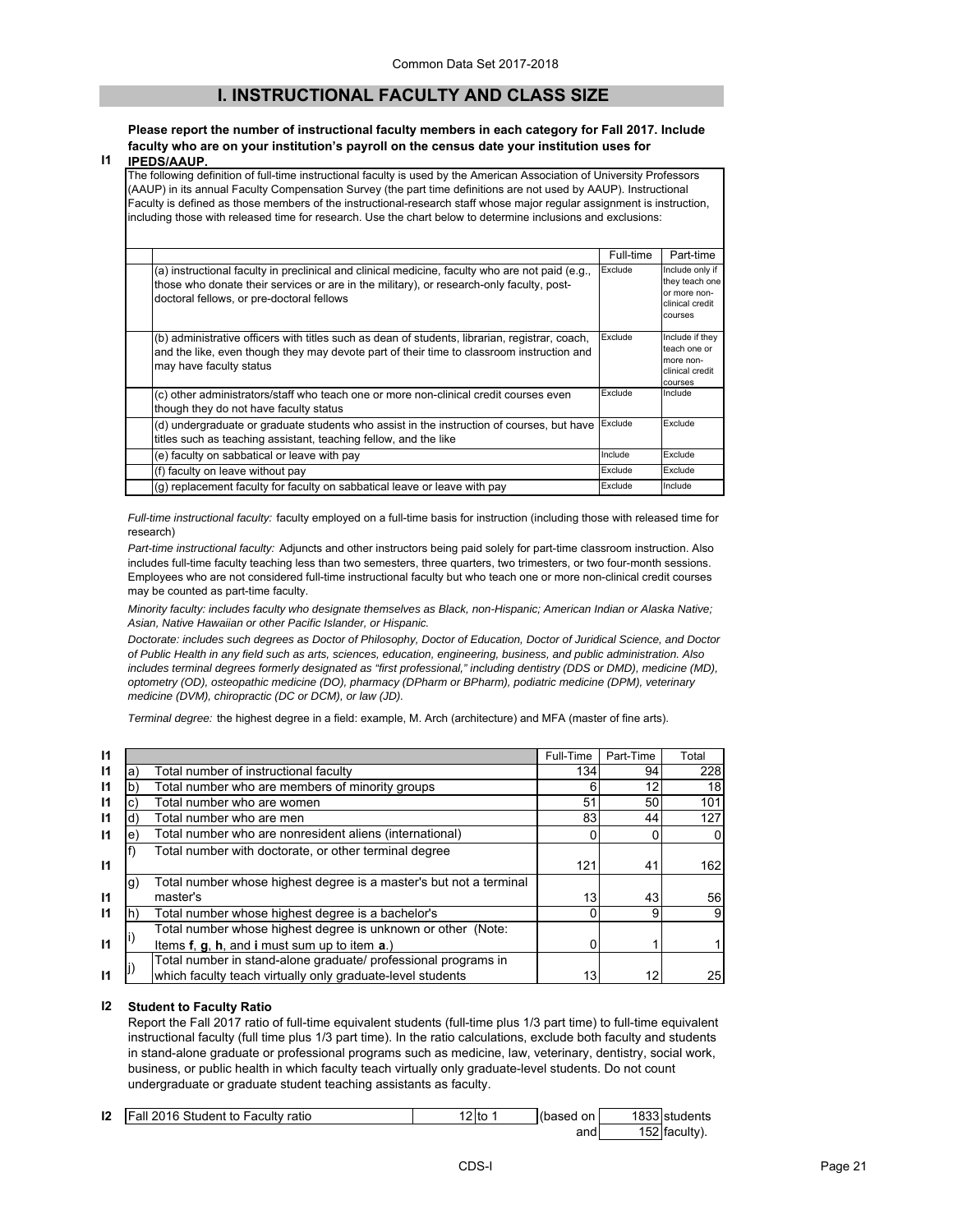#### **I3 Undergraduate Class Size**

**I3**

In the table below, please use the following definitions to report information about the size of classes and class sections offered in the Fall 2017 term.

*Class Sections:* A class section is an organized course offered for credit, identified by discipline and number, meeting at a stated time or times in a classroom or similar setting, and not a subsection such as a laboratory or discussion session. Undergraduate class sections are defined as any sections in which at least one degree-seeking undergraduate student is enrolled for credit. Exclude distance learning classes and noncredit classes and individual instruction such as dissertation or thesis research, music instruction, or one-to-one readings. Exclude students in independent study, co-operative programs, internships, foreign language taped tutor sessions, practicums, and all students in one-on-one classes. Each class section should be counted only once and should not be duplicated because of course catalog cross-listings.

*Class Subsections:* A class subsection includes any subsection of a course, such as laboratory, recitation, and discussion subsections that are supplementary in nature and are scheduled to meet separately from the lecture portion of the course. Undergraduate subsections are defined as any subsections of courses in which degree-seeking undergraduate students enrolled for credit. As above, exclude noncredit classes and individual instruction such as dissertation or thesis research, music instruction, or one-to-one readings. Each class subsection should be counted only once and should not be duplicated because of cross-listings.

Using the above definitions, please report for each of the following class-size intervals the number of class sections and class subsections offered in Fall 2017. For example, a lecture class with 800 students who met at another time in 40 separate labs with 20 students should be counted once in the "100+" column in the class section column and 40 times under the "20-29" column of the class subsections table.

| - 10 |                   |       |       |       | Number of Glass Sections with Undergraduates Emonetic |       |       |        |       |
|------|-------------------|-------|-------|-------|-------------------------------------------------------|-------|-------|--------|-------|
| 13   |                   |       |       |       | Undergraduate Class Size (provide numbers)            |       |       |        |       |
| 13   | <b>CLASS</b>      | $2-9$ | 10-19 | 20-29 | 30-39                                                 | 40-49 | 50-99 | $100+$ | Total |
| 13   | <b>SECTIONS</b>   | 133   | 167   | 112   | 39                                                    | 10    |       |        | 468   |
|      |                   |       |       |       |                                                       |       |       |        |       |
| 13   | <b>CLASS SUB-</b> | $2-9$ | 10-19 | 20-29 | $30 - 39$                                             | 40-49 | 50-99 | $100+$ | Total |
| 13   | <b>SECTIONS</b>   | 6     | 23    |       |                                                       |       |       |        | 41    |

## **Number of Class Sections with Undergraduates Enrolled**